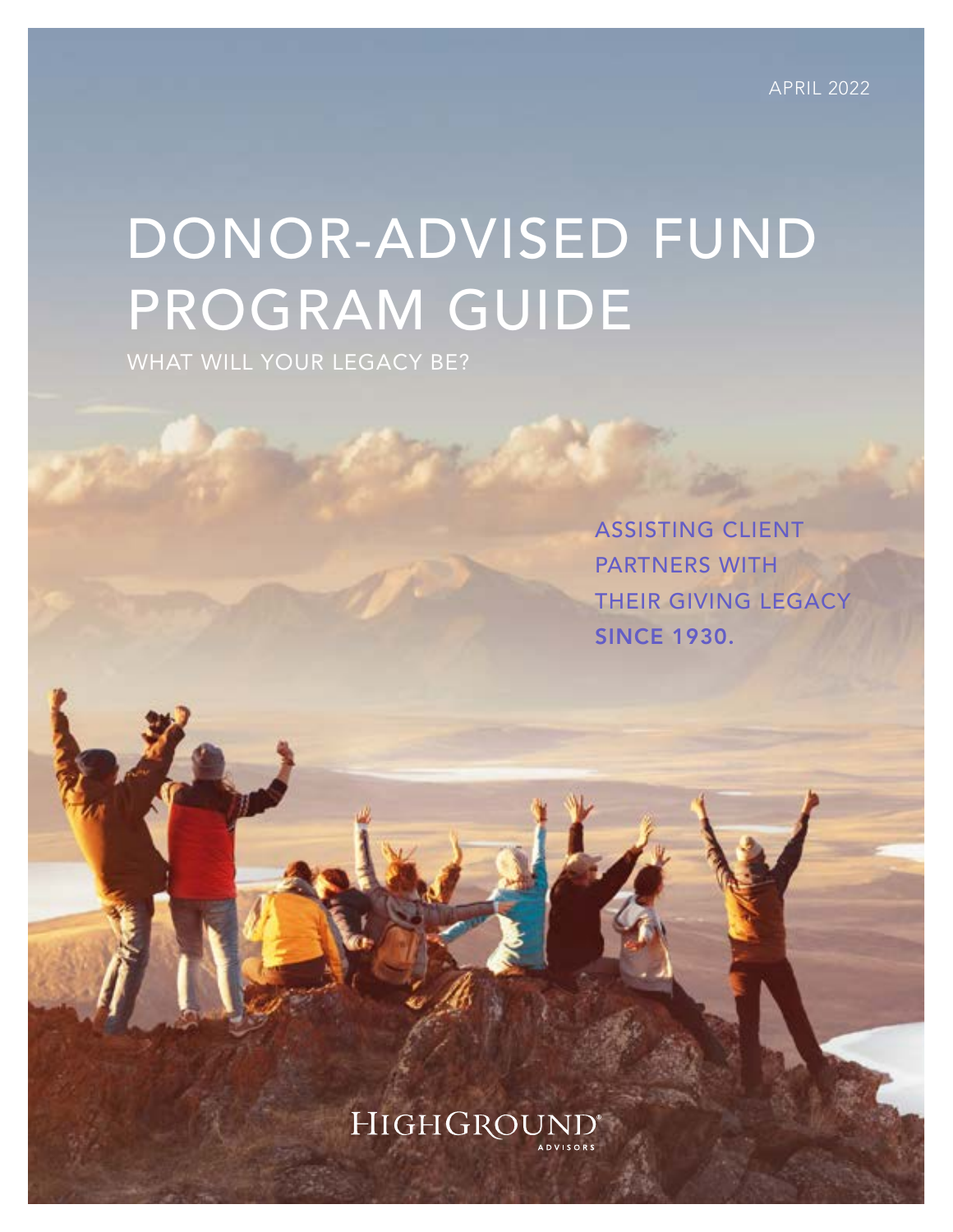*This Donor-Advised Fund Program Guide and any materials, forms and agreements executed by a Donor Advisor shall be governed by Texas law and federal tax law. All contribution forms, applications, grant recommendations and other instruction forms are deemed entered in the state of Texas. All contributions and investment options are intended to be administered and managed in the state of Texas. Any information provided in the document is general and educational in nature, not to be considered or construed as legal or tax advice.* 

*HighGround Advisors is a 501(c)(3) public charity with a mission to protect, strengthen, and grow the life-transforming work of our nonprofit clients. HighGround is governed by a board of directors. HighGround Advisors may adopt updated policies and guidelines for the Donor-Advised Fund Program at any time, subject to the provisions of its Certificate of Formation and Bylaws. Donor Advisors are required to acknowledge that they have read this Program Guide and any updates and must agree to be bound by the terms and conditions of the HighGround Donor-Advised Fund Program.*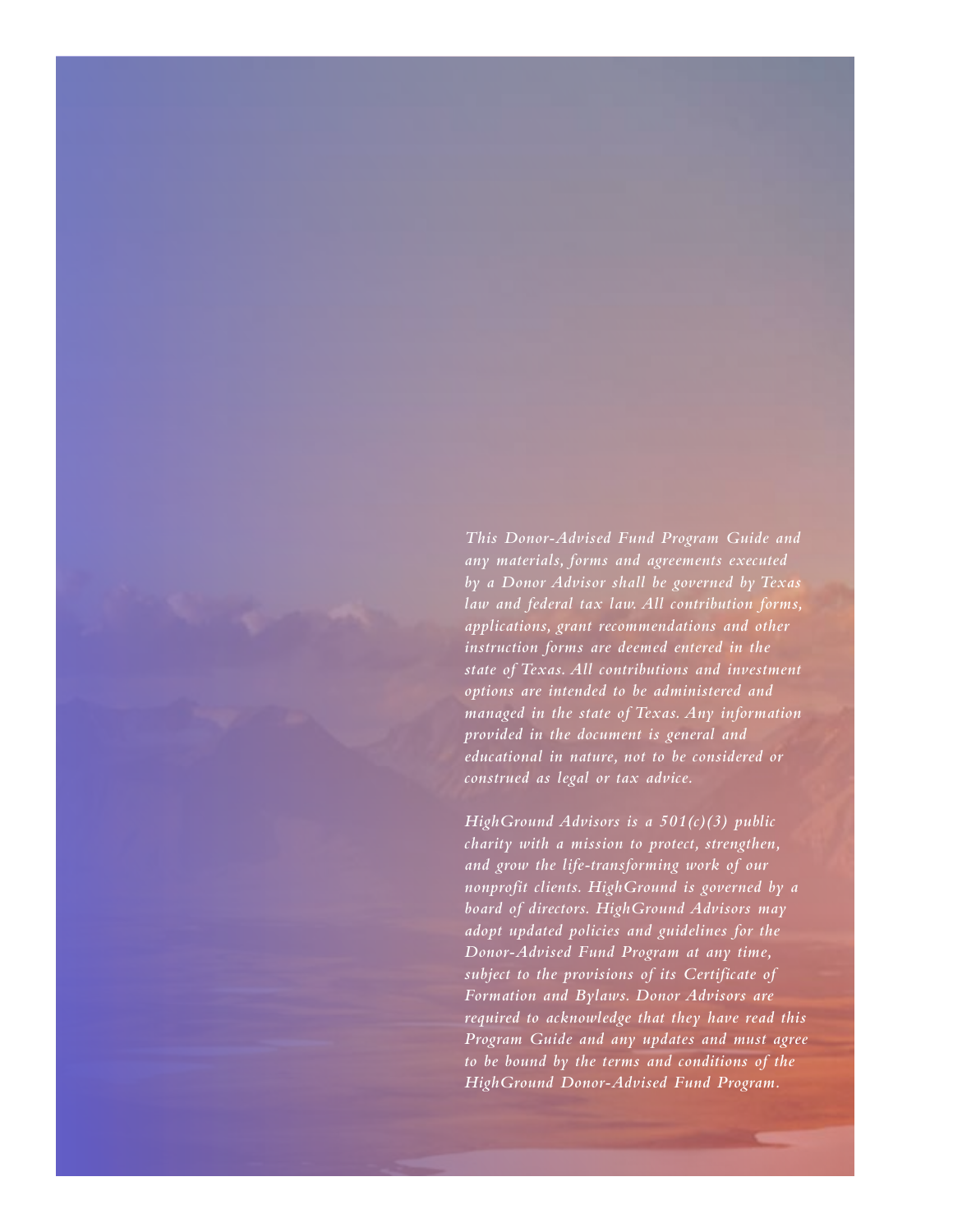

## CONTENTS

| WELCOME                                                                                                                                                              | 04                         |
|----------------------------------------------------------------------------------------------------------------------------------------------------------------------|----------------------------|
| <b>ABOUT HIGHGROUND</b>                                                                                                                                              | 05                         |
| ABOUT DONOR-ADVISED FUNDS                                                                                                                                            | 06                         |
| ESTABLISH YOUR DONOR-ADVISED FUND                                                                                                                                    | 08                         |
| Fund Name & Donor Advisor Information<br><b>Succession Strategies</b><br>Contributions & Income Tax<br><b>Investment Fund Options</b><br>Acknowledgment & Submission | 09<br>10<br>11<br>16<br>17 |
| <b>FEES &amp; EXPENSES</b>                                                                                                                                           | 18                         |
| <b>GRANT RECOMMENDATIONS</b>                                                                                                                                         | 19                         |
| <b>ADDITIONAL TERMS &amp; GUIDANCE</b>                                                                                                                               | 20                         |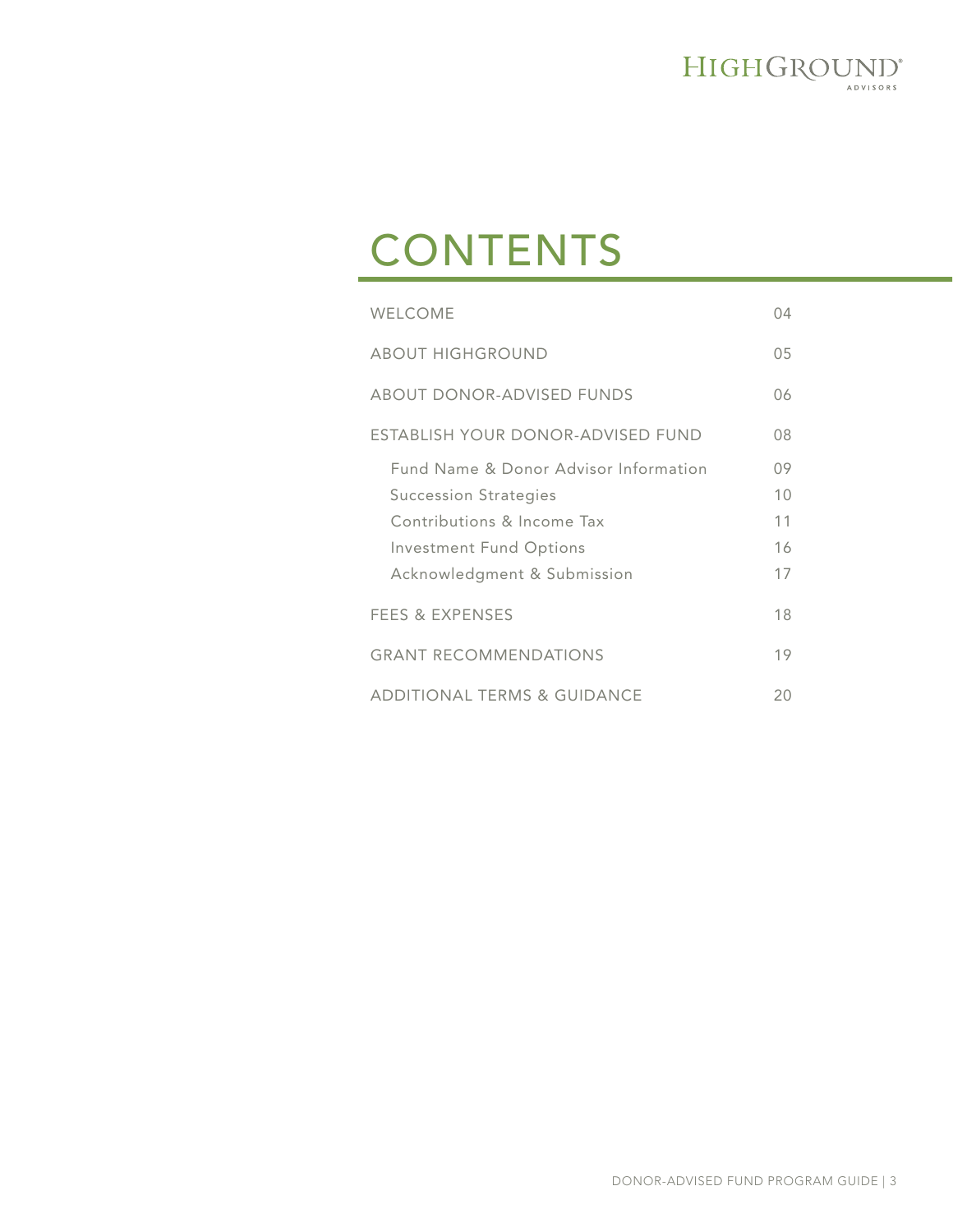

#### *Welcome!*

Nonprofit organizations could not advance their important missions without the generous support of donors like you. Perhaps you desire to steward your resources for the benefit of others and are seeking a creative giving solution to help you meet your charitable objectives. HighGround Advisors' Donor-Advised Fund Program is one way we can enable you to maximize your impact. As one of the most flexible charitable giving vehicles, a donor-advised fund is an increasingly popular way for individuals to benefit charitable organizations in the near term or over a period of years.

In this guide, you will find details about creating and maintaining your donoradvised fund. You will learn about the different types of assets you can contribute to your DAF and how to recommend grants to the charitable organizations that matter most to you.

To connect with us, call 1.800.747.5564 Monday through Friday between 8:30 am and 5:00 pm CST or email us at [dafs@highgroundadvisors.org](mailto:dafs@highgroundadvisors.org). Additional information may be found on our website at [highgroundadvisors.org](http://www.highgroundadvisors.org).

Thank you for making HighGround Advisors your giving partner.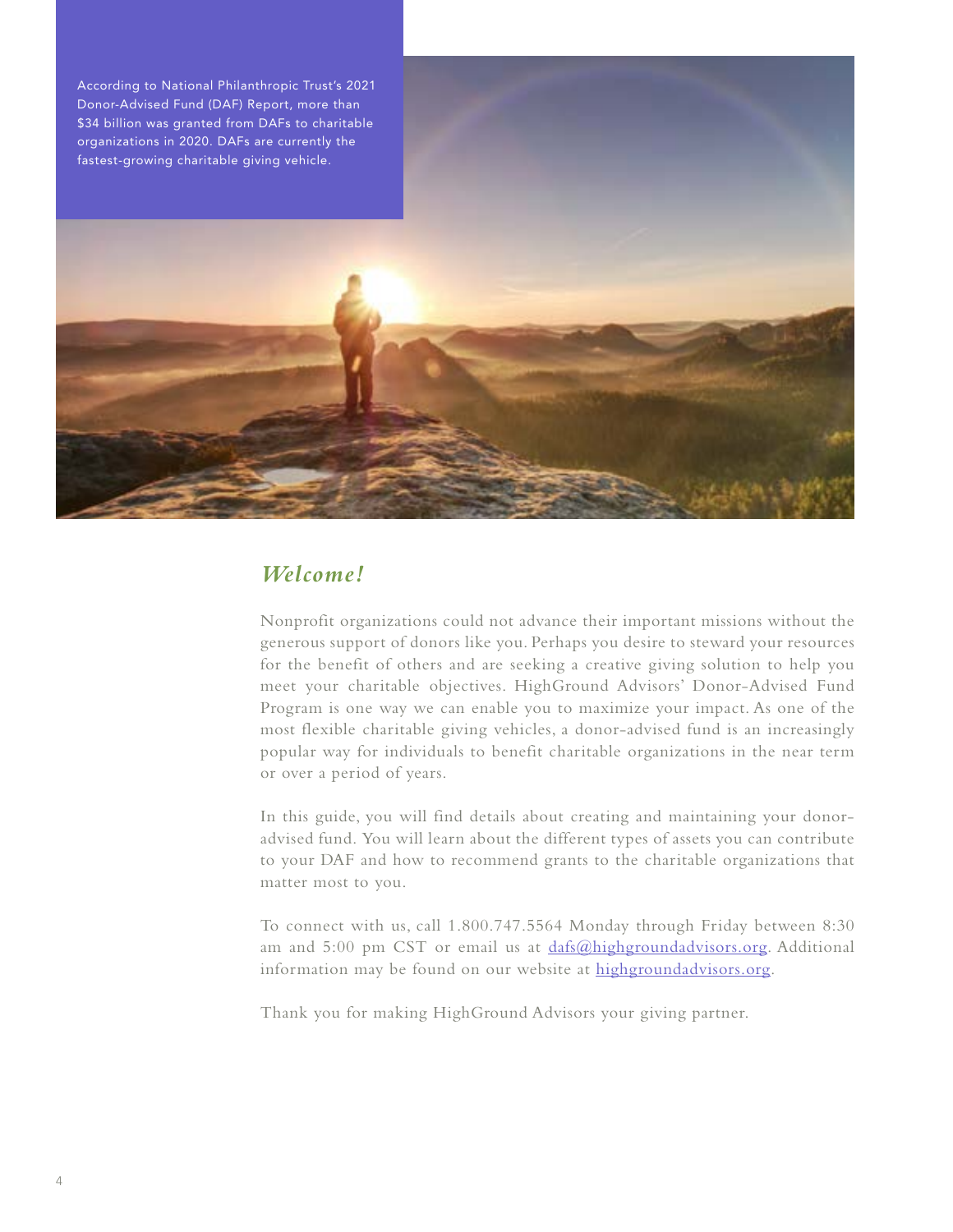#### ABOUT HIGHGROUND ADVISORS

Founded in 1930, HighGround Advisors is a 501(c)(3) nonprofit investment and charitable giving firm with \$2.5 billion in assets. We are committed to advancing the missions of nonprofit organizations by providing asset management, gift planning and account support services. Additionally, we help those who desire to financially support charitable organizations find creative giving solutions to fulfill that calling.

At HighGround, our team of expert lawyers is equipped to structure and implement a wide range of giving options for you, from gifts of cash and securities to charitable gift annuities and donor-advised funds. A donor-advised fund is one vehicle that can maximize your giving to charities that share your values. With our Donor-Advised Fund Program, you'll have the tools, resources and support necessary to make strategic charitable giving decisions.

We are committed to financial accountability, transparency and high ethical standards. For this reason, HighGround is Evangelical Council for Financial Accountability (ECFA) accredited, which is based on ethical standards of responsible stewardship, including accountability and sound board governance. The following information about our organization is available on our website or upon request:

- A[nnual Reports](https://www.highgroundadvisors.org/media)
- [Audited Financials](https://www.highgroundadvisors.org/media)
- **[Website Terms & Conditions Policy](https://www.highgroundadvisors.org/terms-conditions)**
- [Privacy Policy](https://www.highgroundadvisors.org/privacy-policy)
- [Leadership Team](https://www.highgroundadvisors.org/who-we-are#leadership)
- Quarterly Investment Review *(upon request)*
- Fund Disclosure Document *(upon request)*
- Code of Ethics *(upon request)*

*Our core values are the heart of HighGround. These values embrace our Christian heritage and guide us as we work with those who are transforming lives.* 

> We partner with our clients. We serve one and all with equal enthusiasm and commitment. WE PUT THE CLIENT FIRST.

We are not in this for our own good. We are in it for the good of our clients. WE ARE SERVANT HEARTED.

We serve our clients with the spirit of respect, transparency and honesty. WE ACT WITH INTEGRITY.

We treat challenges as opportunities to enable our clients—who are actively making a difference today—to make an even greater difference tomorrow. WE PROMOTE INNOVATION.

We deliver rock-solid thinking, wisdom and insight to our clients. WE ARE VISIONARY.

We exhibit high standards, because ours is a high calling. WE LEAD WITH PROFESSIONAL EXCELLENCE.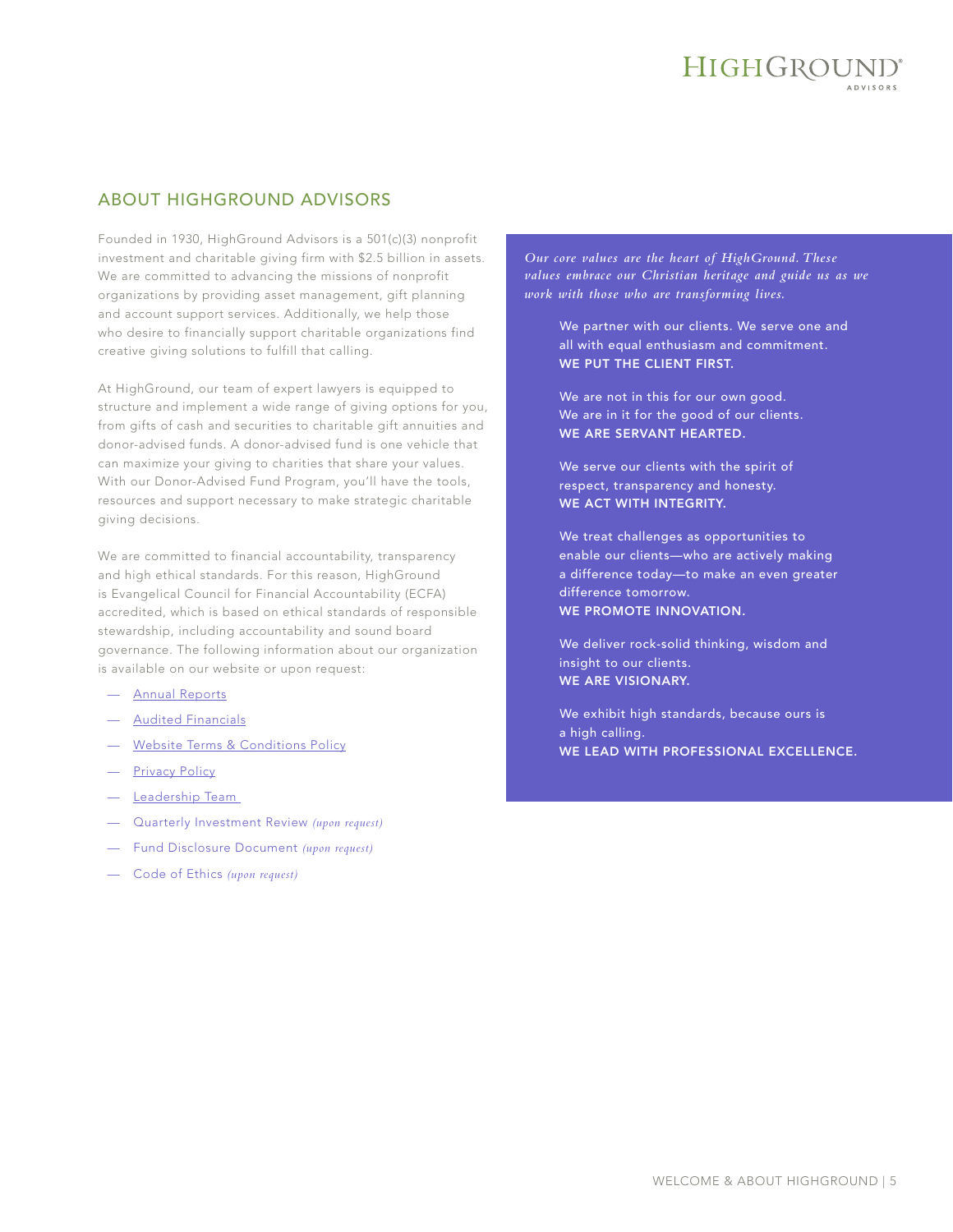#### *10 reasons to establish your donor-advised fund with HighGround and simplify your philanthropic giving process:*

1. GIVE ANYTIME, ANYWHERE With HighGround's online DAF dashboard, you can recommend grants to qualified 501(c)(3) charities at

#### 2. GROW YOUR GIVING

Depending on your giving horizon, choose from HighGround's five professionally managed investment

#### 3. SIMPLIFY TAX SEASON

the year.

#### 4. DEDICATED SUPPORT

ready to assist you in setting up your DAF and a personal Account Manager assigned to you for all your ongoing DAF needs, the giving process has never been easier.

#### 5. ALIGNED VALUES

HighGround's values are founded in faith and reflect our call to service for God's glory. We champion the work of nonprofits, churches and ministries, and when you make us your charitable giving partner, you align yourself with an organization that shares your mission.

#### 6. NONPROFIT EXPERTISE

As a nonprofit ourselves, we know first-hand the unique challenges nonprofits face. HighGround also has well-established relationships with over 450 qualified charities and may already be the trusted investment advisor of the charity you wish to benefit. Our unmatched knowledge of nonprofit investment management has fostered long-term partnerships with our clients – some since 1930.

#### 7. SOCIALLY SCREENED FUNDS\*

HighGround investment funds are screened to restrict companies whose business activities are inconsistent with Christian faith and values.

#### 8. INVESTMENT EXPERTISE

HighGround's in-house team has over 100 years of combined nonprofit investment experience and is supported by 30+ world-class investment managers.

#### 9. ANYONE CAN CONTRIBUTE

Anyone can make a tax-deductible contribution to your donor-advised fund, making it the perfect vehicle for receiving birthday, anniversary or memorial gifts.

#### 10. TRUST & LEGAL GUIDANCE

For 90 years, our team of expert lawyers has provided legal guidance to nonprofits and their donors in order to help maximize the impact of philanthropic giving.

#### ABOUT DONOR-ADVISED FUNDS

A donor-advised fund (DAF) is a charitable giving account that is sponsored by a public charity, like HighGround Advisors, and funded by a donor's tax-deductible contributions of cash, stock, mutual funds or other assets. Contributions to a DAF are invested and have the potential to grow, tax-free, over time. Donors retain the right to recommend grants from their DAFs to eligible charities of their choice. For these reasons, a DAF is an excellent vehicle for donors who wish to maximize their charitable impact, give in a tax-advantageous way, and streamline the administration of their donations.

At HighGround, we like to say that a donor-advised fund allows donors to Give, Grow, & Grant:



#### 1. GIVE

Donors make tax-deductible contributions to their donor-advised funds.

#### 2. GROW

Contributions are invested and have the potential to grow, tax-free.



#### 3. GRANT

At any time, donors recommend grants from their donor-advised funds to the qualified, U.S. charities of their choice.

*\* Although the majority of assets are covered by this policy, investments in third-party commingled funds, mutual funds or private investment funds may be permitted, in which case investments are governed by the third-party fund's investment guidelines. Such third-party guidelines may or may not be consistent with HighGround Advisors' social policy or other investment policies and guidelines for the Fund.*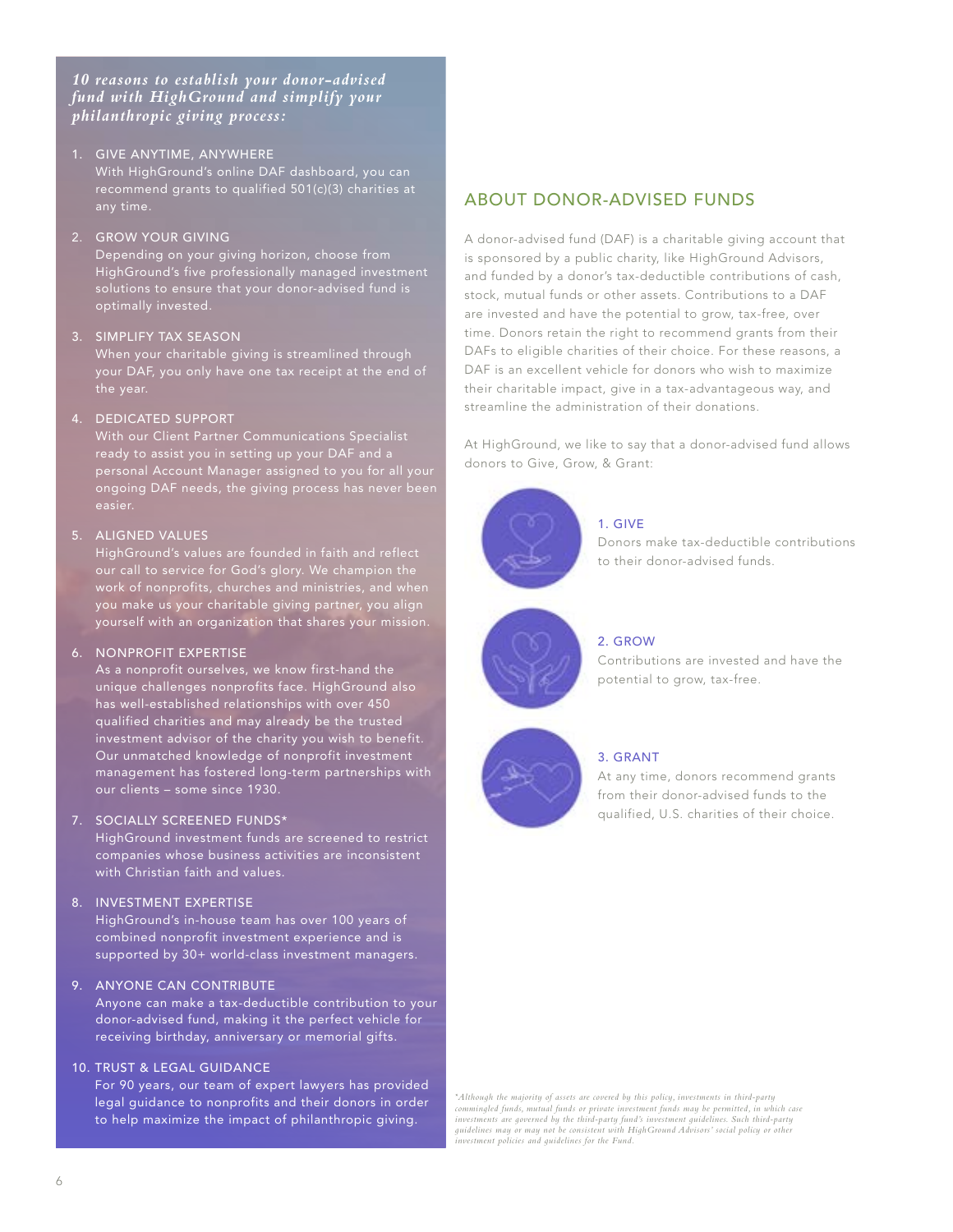#### DONOR-ADVISED FUND BENEFIT SUMMARY

| <b>TAX-EFFECTIVE</b>                                                                                              | <b>FLEXIBLE</b>                                                                                    | <b>EASY</b>                                                                                    |
|-------------------------------------------------------------------------------------------------------------------|----------------------------------------------------------------------------------------------------|------------------------------------------------------------------------------------------------|
| Receive an immediate tax deduction<br>each time you make a contribution                                           | Complement your other giving<br>strategies                                                         | Monitor your fund balance,<br>contributions and grant history with<br>online account access    |
| Contribute appreciated assets, such as<br>securities, mutual funds or real estate,<br>to reduce capital gains tax | Select investment options that align<br>with your risk tolerance & expected<br>giving time horizon | Receive a single contribution gift<br>receipt and avoid handling all account<br>administration |
| Avoid estate taxes on contributed<br>assets                                                                       | Choose to receive recognition or to<br>remain anonymous with each grant                            | Consolidate personal giving by<br>channeling through a single donor-<br>advised fund           |
| Grow your donation, tax-free                                                                                      | Create a legacy of giving for your<br>family with a DAF succession strategy                        | Recommend grants to qualified 501(c)(3)<br>charities at any time                               |

#### *Who can establish a donor-advised fund?*

This program guide focuses on individual Donor Advisors. Corporations and other business entities, trusts and estates are all eligible to establish a donoradvised fund. If you are interested in opening a DAF for a corporation or other business entity, please contact HighGround for specific requirements at 1.800.747.5564 or [dafs@highgroundadvisors.org](mailto:dafs@highgroundadvisors.org).

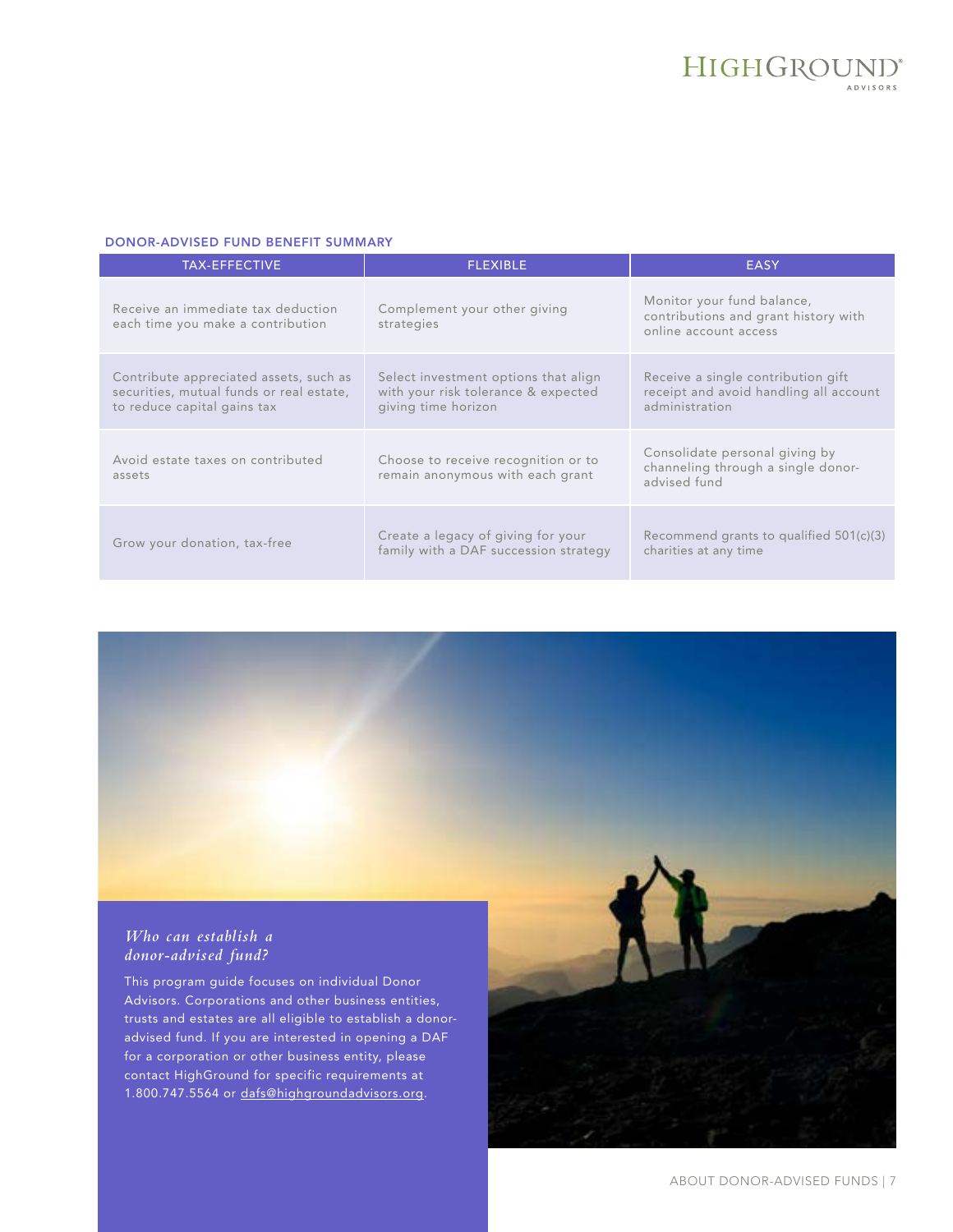#### HERE'S WHAT YOU NEED:

Before starting your donor-advised fund application, you'll want to have the following information available:

- Permanent U.S. resident address, social security number, date of birth and contact information for each named Donor Advisor and Individual Successor
- A name for the donor-advised fund
- Funding information for the assets you elect to contribute to your fund
- A succession strategy for your donor-advised fund and the Employer Identification Number (EIN) for each named Charitable Organization Successor

To open a donor-advised fund, a minimum, irrevocable contribution of \$10,000 is required. Additionally, a signature from each named Donor Advisor will be required once your application is approved.

#### WE'RE HERE TO HELP:

Should you desire assistance during the application process, our Client Partner Communications Specialist is ready to serve you:

- Katie Warren 214.978.3303 [katie.warren@highgroundadvisors.org](mailto:katie.warren@highgroundadvisors.org) or dafs@highgroundadvisors.org
- HighGround Advisors 1717 Main Street, Suite 1400 Dallas, Texas 75201-4622

#### ESTABLISHING YOUR DONOR-ADVISED FUND

To establish your donor-advised fund (DAF), please visit [highgrounddafs.org](https://highgrounddafs.org/donor-registration.shtml). The DAF portal provides secure access to:

- Complete an application
- Open a fund
- Contribute to the fund
- Select investment options
- Establish a succession strategy
- Make grant recommendations

When you are ready, click on the Get Started button found at [highgroundadvisors.org](www.highgroundadvisors.org). To begin, you must first create a DAF portal login by providing your name, an email address for your username and a password. Once this information is submitted, you will receive an email confirmation with a link to activate your DAF portal and complete the donor-advised fund application.

*Note: To complete your application, you must read and acknowledge that you understand this Donor-Advised Fund Program Guide and read our website's [Terms & Conditions Policy](https://www.highgroundadvisors.org/terms-conditions), which governs your access and use of the donor-advised fund client portal.*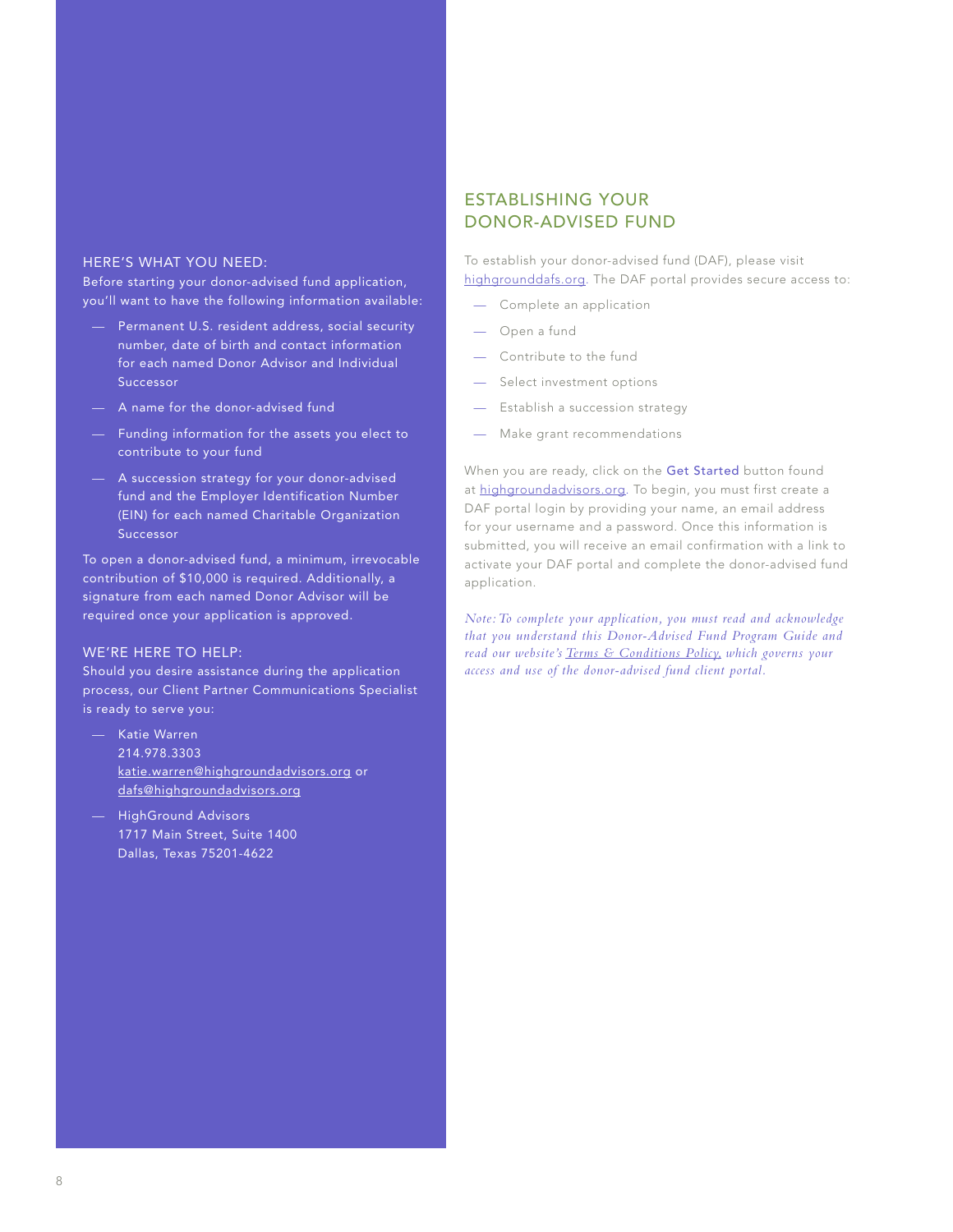## HIGHGROUND®

#### FUND NAME & DONOR ADVISOR INFORMATION

Completing a donor-advised fund application is easy and, generally, takes about ten minutes after you've activated your DAF portal. Please complete an application online with all the information requested below:

#### — NAMING THE FUND

Please start your fund name with "The"and end with "Fund" (e.g. The Smith Family Fund). If you do not select "The" or "Fund" at the time you complete the application, HighGround will automatically add these words to the fund name. Many choose to name the fund after their family or favorite charity. Names with the words "Trust," "Foundation" or "Endowment" are not accepted. HighGround reserves the right to reject a fund name if it is deemed to be inappropriate. The fund name will appear on all correspondence, including the letters sent to charities receiving grants issued from the fund. Of course, we will always honor your request if you decide to anonymously make grants.

#### — DONOR-ADVISED FUND ROLES

- Primary Donor Advisor—The individual establishing a DAF, will serve as the Primary Donor Advisor. The Primary Donor Advisor will hold the primary relationship with HighGround Advisors and will receive all correspondence directly via email. Should there be any, all mailed communication will be addressed to the Primary Donor Advisor's household if a spouse is named as a Secondary Donor Advisor.
- Secondary Donor Advisors—The Primary Donor Advisor may appoint up to three individuals, typically a spouse and/or children, to share full editing rights and grant recommendation privileges for the donor-advised fund. Secondary Donor Advisors will have access to correspondence through the online DAF dashboard. Secondary Donor Advisors can only be added or removed after HighGround receives written consent from all Donor Advisors on the DAF, acknowledging the addition or removal. *Note: Minors who wish to open a DAF must do so through their legal guardian. Please contact HighGround Advisors to discuss next steps.*
- Interested Parties—The Donor Advisors may also provide account access for up to two trusted individuals as Interested Parties (e.g. financial advisors, CPAs or attorneys). These individuals will have limited access and privileges, as noted in the table below.

*This section of the online application will include a field called "Fund Privileges." All Donor Advisors have Donor Advisor Full privileges to view, make changes and recommend grants. Interested Parties can either have Interested Party View privileges to view grants, contributions and correspondence but only make changes to the investment selections or Interested Party Grant privileges, which include all the privileges of Interested Party View as well as the right to recommend grants.*

#### ROLES & ACCESS LEVELS

| <b>FUND ACTIVITY</b>                           | <b>DONOR</b><br><b>ADVISOR</b> | <b>INTERESTED</b><br><b>PARTY</b> | <b>INTERESTED</b><br><b>PARTY</b> |
|------------------------------------------------|--------------------------------|-----------------------------------|-----------------------------------|
|                                                | <b>FULL</b>                    | <b>VIEW</b>                       | <b>GRANT</b>                      |
| <b>LOG IN &amp; ACCESS FUND</b>                | $\mathsf{X}$                   | X                                 | $\mathsf{X}$                      |
| <b>MAKE CONTRIBUTIONS</b>                      | $\mathsf{X}$                   |                                   |                                   |
| <b>MAKE GRANT RECOMMENDATIONS</b>              | $\mathsf{X}$                   |                                   | $\mathsf{X}$                      |
| RECOMMEND INVESTMENT OPTIONS                   | $\chi$                         | $\mathsf{X}$                      | $\mathsf{X}$                      |
| RECEIVE & REVIEW CORRESPONDENCE                | $\sf X$                        |                                   |                                   |
| <b>DESIGNATE &amp; CHANGE SUCCESSION PLAN*</b> | $\mathsf{X}$                   |                                   |                                   |
| APPOINT OR REMOVE AN ADVISOR*                  | $\mathsf{X}$                   |                                   |                                   |
| NAME INTERESTED PARTIES*                       | $\chi$                         |                                   |                                   |
| UPDATE DAF CONTACT INFORMATION                 | $\mathsf{x}$                   |                                   |                                   |
| <b>REVIEW TRANSACTION HISTORY</b>              | $\mathsf{X}$                   | X                                 | $\mathsf{X}$                      |
|                                                |                                |                                   |                                   |

*\* All Donor Advisors must sign and approve this fund activity*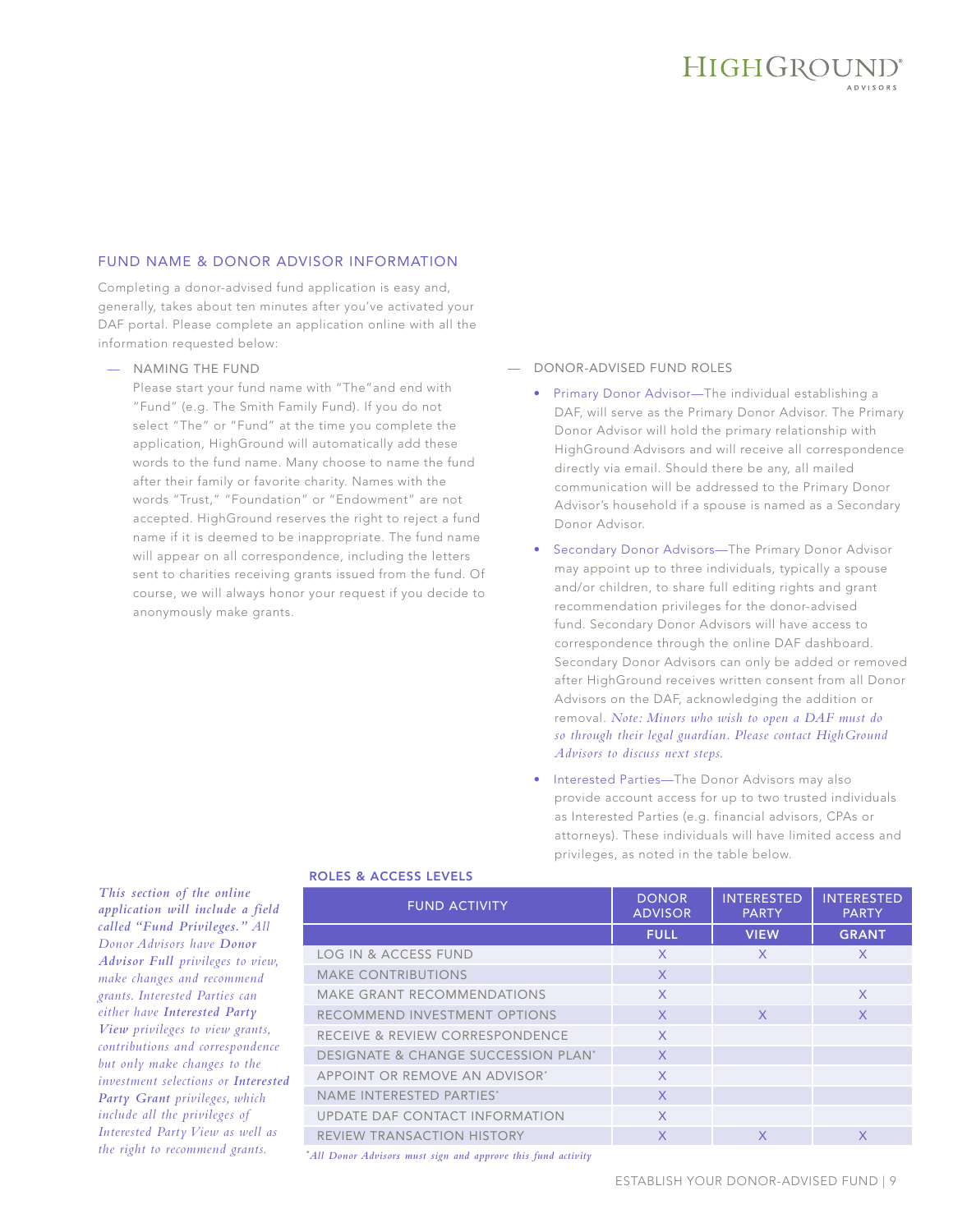

#### SUCCESSION STRATEGIES

HighGround requires each donor-advised fund to have at least one succession strategy to be activated upon death, incapacity or other disqualification of the last remaining Donor Advisor on the donor-advised fund. The selected strategy(ies) can be made for all or a portion of the DAF and the total percentage of elections must add to 100%. HighGround offers 3 succession strategies to choose from:

- Identify an Individual—Donor Advisors may select up to four individual(s) who will be given the option to either:
	- Make a final grant recommendation(s) for the funds designated
	- Open a new donor-advised fund with the designated funds and assume all Primary Donor Advisor privileges of the new DAF
- Designate a Charitable Organization—Donor Advisors may select up to four IRS-qualified public charities to receive a designated percentage of the remaining balance in the donor-advised fund after the death of the last remaining Donor Advisor.
- Establish a Permanent Endowment (Lasting Legacy Fund)—Donor Advisors may elect to establish a permanent endowment/legacy fund with the remaining balance in the donor-advised fund to benefit one or more charities. At the death of the last remaining Donor Advisor, a minimum DAF balance of \$25,000 is required for the endowment to be established. If this option is selected, the Primary Donor Advisor will be asked to complete a form to designate charitable beneficiaries. Monthly income distributions will be made to the designated charities.

Donor Advisors should regularly review their fund information to ensure it is up to date. Successor information may be added, modified or revoked at any time using the Succession Strategy Change Form.

*Note: If no succession strategy is in place at the last remaining Donor Advisor's time of death, HighGround Advisors will distribute all remaining assets outright to charitable organizations that reflect the interests and concerns of the Donor Advisors, as indicated by recommendations and written communication during their lifetime.*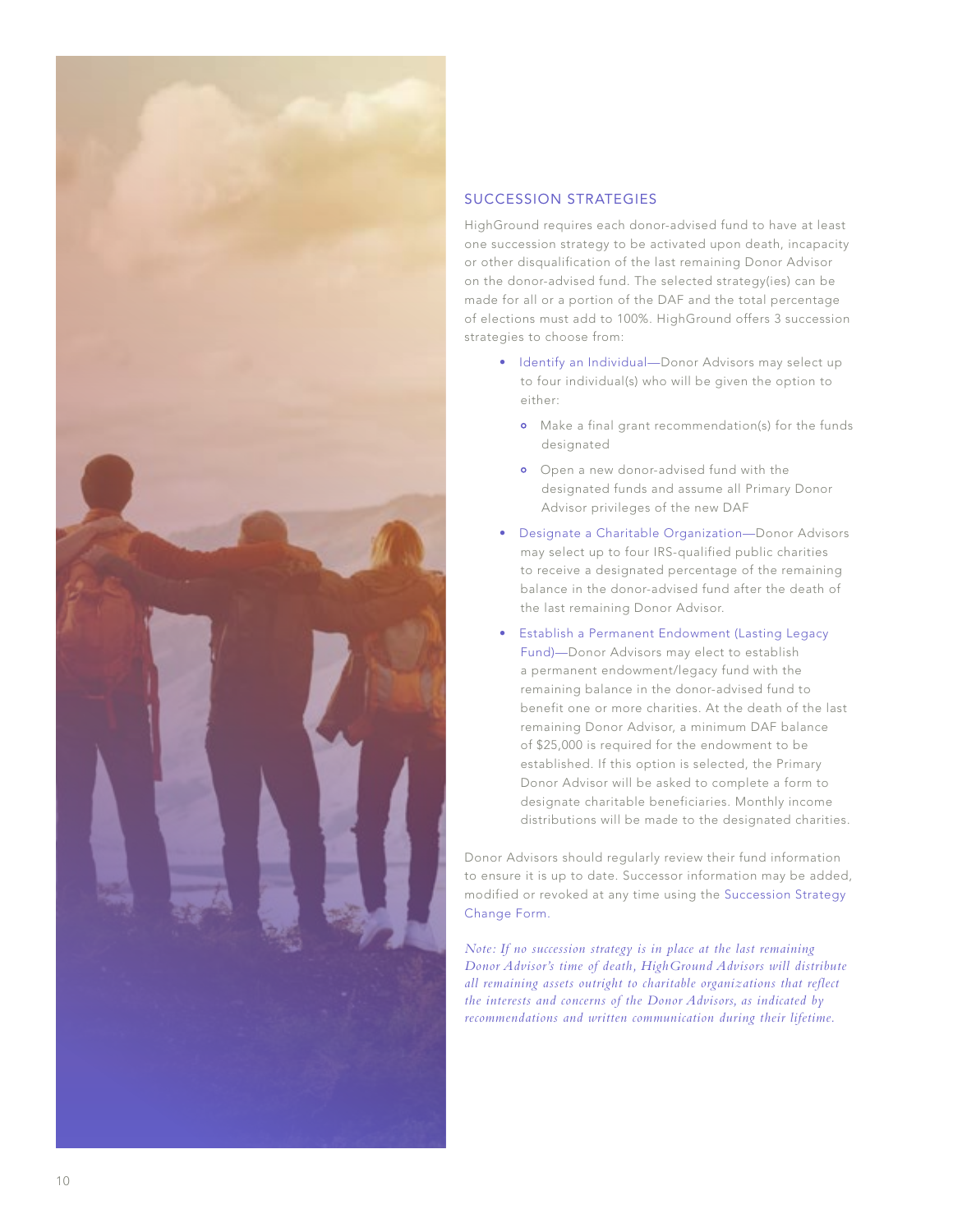## HIGHGROUND®

#### **CONTRIBUTIONS**

Charitable organizations that serve as donor-advised fund sponsors, like HighGround, are required by the Internal Revenue Code to maintain legal control over all contributions. For this reason, all contributions, once reviewed and accepted into a DAF, represent an irrevocable gift. As such and as required by law, donors relinquish legal control over the contributed assets, meaning donors may not attach conditions to such assets and may not attempt to transfer, appoint, or otherwise utilize such assets for personal or non-charitable purposes.

#### *How to make a contribution?*

A minimum contribution of \$10,000 is required for an individual to open a donor-advised fund. Contributions may be initiated online at the time the fund is established and additional contributions can be made easily on the online DAF dashboard. The owner(s) of the assets must transfer the assets to HighGround Advisors using the instructions provided on the following pages.

Processing times for contributions vary based upon the asset type. Contributions made by check are generally deposited on the day they are received by HighGround Advisors and trades are made in the investment fund(s) the following business day. If received prior to 11:00 am CST, contributions by wire are generally credited to the DAF that day and trades made accordingly. The timeframes noted assume receipt of all necessary documentation in good order from the contributor.

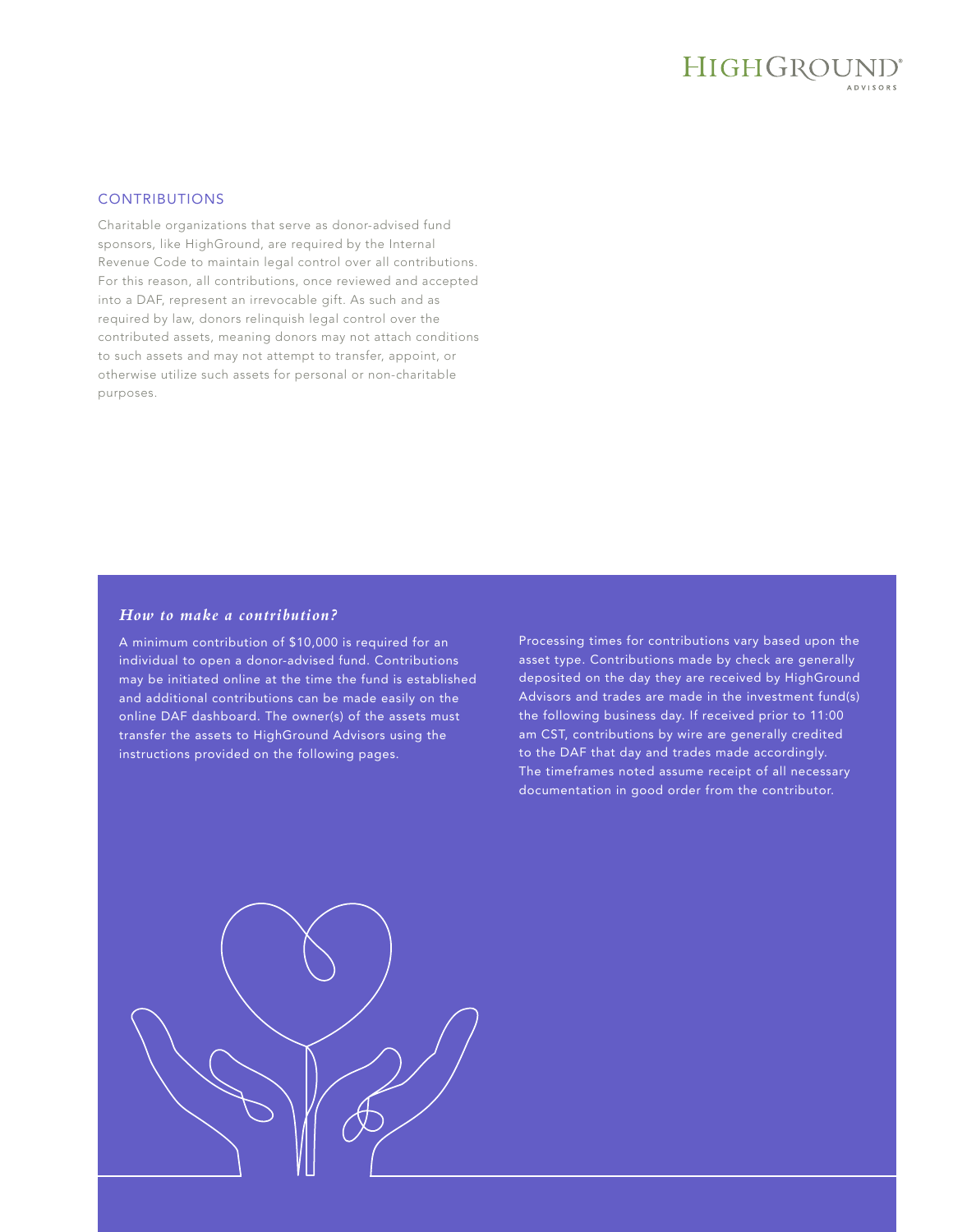| <b>CONTRIBUTION TYPES</b>                                                                         |                                                                                                                                                                                                                                                                                                                                                  |                                                                                                                                                                  |
|---------------------------------------------------------------------------------------------------|--------------------------------------------------------------------------------------------------------------------------------------------------------------------------------------------------------------------------------------------------------------------------------------------------------------------------------------------------|------------------------------------------------------------------------------------------------------------------------------------------------------------------|
| <b>ASSET TYPE</b>                                                                                 | <b>REQUIRED INFORMATION</b>                                                                                                                                                                                                                                                                                                                      | <b>TRANSFER INSTRUCTIONS</b>                                                                                                                                     |
| <b>CASH EQUIVALENTS</b>                                                                           |                                                                                                                                                                                                                                                                                                                                                  |                                                                                                                                                                  |
| <b>CHECK DEPOSITS</b>                                                                             | INITIAL CONTRIBUTION: Complete the check amount<br>field when completing the application. Upon approval<br>of your application, please submit your check to the<br>address shown to the right.<br>SUBSEQUENT CONTRIBUTIONS: Submit your check to<br>HighGround Advisors using the address shown to the<br>right.                                 | <b>HighGround Advisors</b><br>P.O. Box 840350<br>Dallas, TX 75284-0350<br>Ref: (Donor-Advised Fund Name)<br>Make checks payable to<br><b>HighGround Advisors</b> |
| <b>CREDIT CARD/</b><br><b>E-CHECK</b><br>(Amex, Discover,<br>Mastercard and Visa<br>are accepted) | INITIAL CONTRIBUTION: Complete all required fields when completing the application to<br>process your contribution.<br>SUBSEQUENT CONTRIBUTIONS: Complete credit card or bank fields on the Contribute tab<br>within your DAF dashboard.                                                                                                         |                                                                                                                                                                  |
| <b>WIRE TRANSFERS</b>                                                                             | INITIAL CONTRIBUTION: Provide wire amount and<br>bank information when completing the application.<br>Upon approval of your application, please engage your<br>financial institution to initiate the transfer of your initial<br>contribution.<br>SUBSEQUENT CONTRIBUTIONS: Complete and submit<br>a Contribution Form located on the Forms tab. | Bank of America, Dallas TX<br>ABA# 026009593<br>For credit to HighGround Advisors<br>Account # 0180144162<br>Ref: (Donor-Advised Fund Name)                      |
| <b>CASH ACH DEPOSITS</b>                                                                          | INITIAL & SUBSEQUENT CONTRIBUTIONS: Please<br>contact a HighGround representative at 1.800.747.5564<br>or dafs@highgroundadvisors.org to discuss how to set<br>these up.                                                                                                                                                                         | <b>Bank of America</b><br>Dallas TX<br>ABA# 111000025<br>For credit to HighGround Advisors<br>Account # 0180144162<br>Ref: (Donor-Advised Fund Name)             |

#### Contribution Types

HighGround may review contributions to a donor-advised fund prior to accepting them. Generally, HighGround will accept contributions to donor-advised funds in the form of cash equivalents (physical check, wire, ACH, credit card or electronic check), securities or mutual funds, and stock certificates held personally. Other contributions, such as real estate, oil and gas mineral interests, life insurance, tangible personal property, restricted stock and closely-held business interests, may only be accepted after a more thorough review by HighGround. If HighGround determines that a contribution will not be accepted, the donor will be notified.

#### — Publicly Traded Securities & Mutual Funds

Publicly traded securities and mutual funds may be contributed to a donor-advised fund. A Donor Advisor may indicate the securities or mutual funds being contributed on the online application, but the contribution will not be initiated until the Donor Advisor contacts their broker to transfer the assets using the instructions noted in the table above and on the following page.

#### — Other Noncash Assets

If a Donor Advisor wishes to contribute stock certificates held personally in certificate form or other noncash assets such as real estate, mineral interests, life insurance policies, or closely-held business interests, please contact HighGround at 1.800.747.5564 for assistance.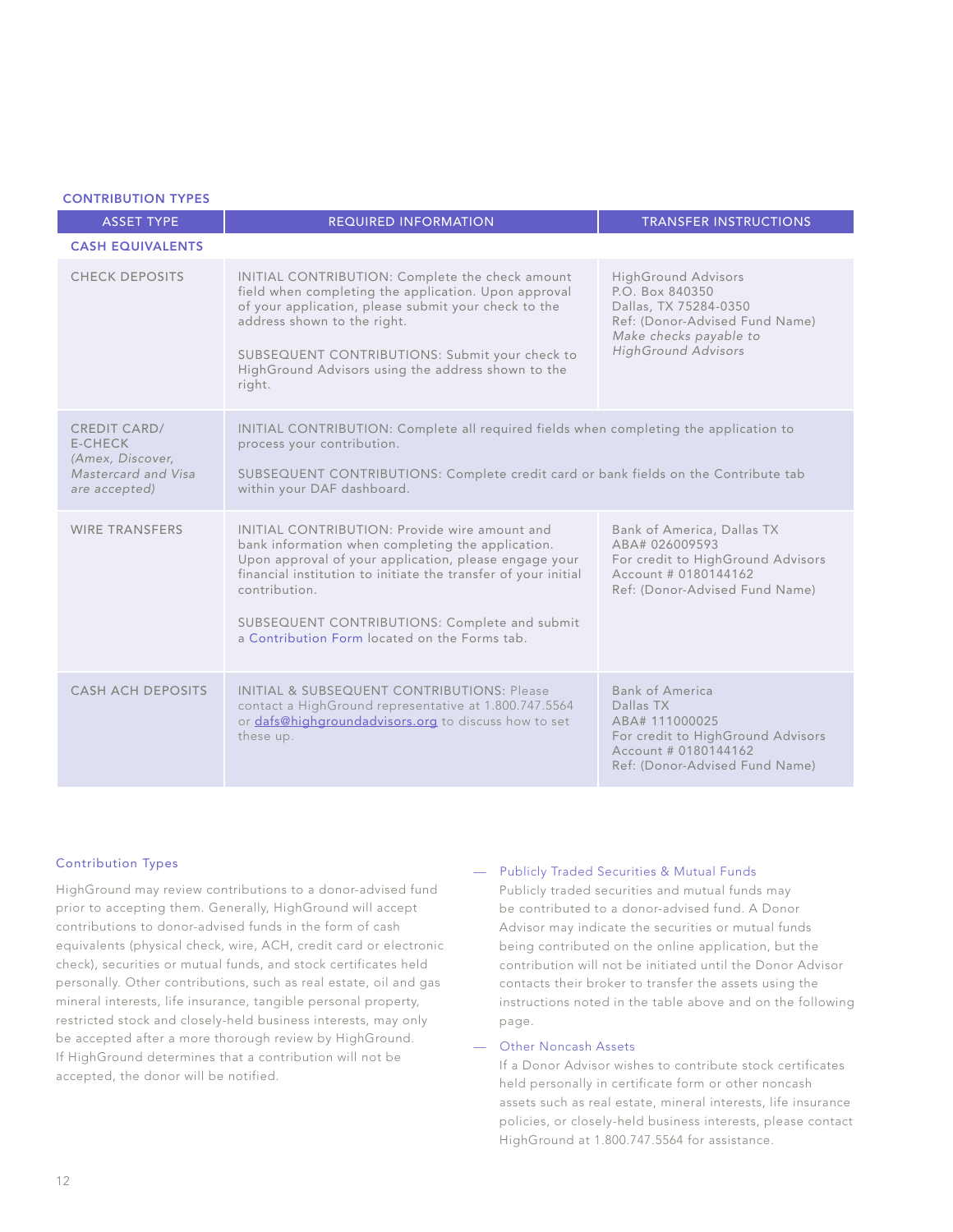| <b>ASSET TYPE</b>                                                         | <b>INFORMATION NEEDED</b>                                                                                                                                                                                                                                                                                                                                                                                                                                                                      | <b>TRANSFER INSTRUCTIONS</b>                                                                                                           |
|---------------------------------------------------------------------------|------------------------------------------------------------------------------------------------------------------------------------------------------------------------------------------------------------------------------------------------------------------------------------------------------------------------------------------------------------------------------------------------------------------------------------------------------------------------------------------------|----------------------------------------------------------------------------------------------------------------------------------------|
| <b>SECURITIES/MUTUAL FUNDS</b>                                            |                                                                                                                                                                                                                                                                                                                                                                                                                                                                                                |                                                                                                                                        |
| SECURITIES/<br><b>MUTUAL FUNDS</b>                                        | INITIAL CONTRIBUTION: Provide security/mutual fund<br>name, account name, number of shares, custodian<br>account number and the approximate dollar value when<br>completing the application. Upon approval of your<br>application, HighGround will notify you so that you may<br>initiate the transfer of your securities or mutual funds<br>from your financial institution.<br>SUBSEQUENT CONTRIBUTIONS: Complete and submit<br>an additional Contribution Form located on the Forms<br>tab. | UBS Financial Services Inc.<br>Account Name: HighGround Advisors<br>DTC # 0221<br>Account # PE 02188<br>Ref: (Donor-Advised Fund Name) |
| <b>STOCK CERTIFICATES</b><br><b>HELD IN PERSONAL</b><br><b>POSSESSION</b> | INITIAL CONTRIBUTION: Provide the name of stock<br>and number of shares when completing the application.<br>Upon approval of your application, HighGround will<br>send you instructions so that you may initiate the<br>transfer.<br>SUBSEQUENT CONTRIBUTIONS: Complete and submit<br>an additional Contribution Form located on the Forms<br>tab.                                                                                                                                             | Please contact HighGround at<br>1.800.747.5564 for assistance.                                                                         |
| <b>OTHER CONTRIBUTIONS</b>                                                |                                                                                                                                                                                                                                                                                                                                                                                                                                                                                                |                                                                                                                                        |
| RESTRICTED STOCK                                                          | $INITIAL CONTRIRIITION: Select the Other Contributions box on the application. Upon approval.$                                                                                                                                                                                                                                                                                                                                                                                                 |                                                                                                                                        |

RESTRICTED STOCK, SHARES HELD AT THE COMPANY/TRANSFER AGENT, PRIVATE PLACEMENTS, STOCK FROM DIVIDEND REINVESTMENT PLANS (DRIPS) OR REAL ESTATE

INITIAL CONTRIBUTION: Select the Other Contributions box on the application. Upon approval of your application, a HighGround representative will reach out to you.

SUBSEQUENT CONTRIBUTIONS: Please contact a HighGround representative at 1.800.747.5564 or [dafs@highgroundadvisors.org](mailto:dafs@highgroundadvisors.org) to discuss next steps.

#### Asset Liquidation

Once assets have been accepted and received, it is HighGround's policy to liquidate the assets immediately and invest the net proceeds into the investment fund(s) requested by the Donor Advisor for their DAF. Though HighGround will attempt to liquidate contributed assets immediately, the actual timeframe for liquidation may vary depending on the feasibility of liquidation at a given time.

#### Contribution Costs & Expenses

Contributions of securities may be subject to a standard brokerage fee or commission, and contributions made by credit card or e-check will incur a standard processing fee. Donors may opt to gross up their contribution to cover this additional expense. All costs and expenses incurred to receive a contribution will be assessed against the DAF to which the contribution was made. Contributions of other types of noncash assets (e.g. real estate) may be subject to other expenses. HighGround will discuss any potential expenses for accepting and/or liquidating contributions of complex assets with donors prior to accepting such a contribution.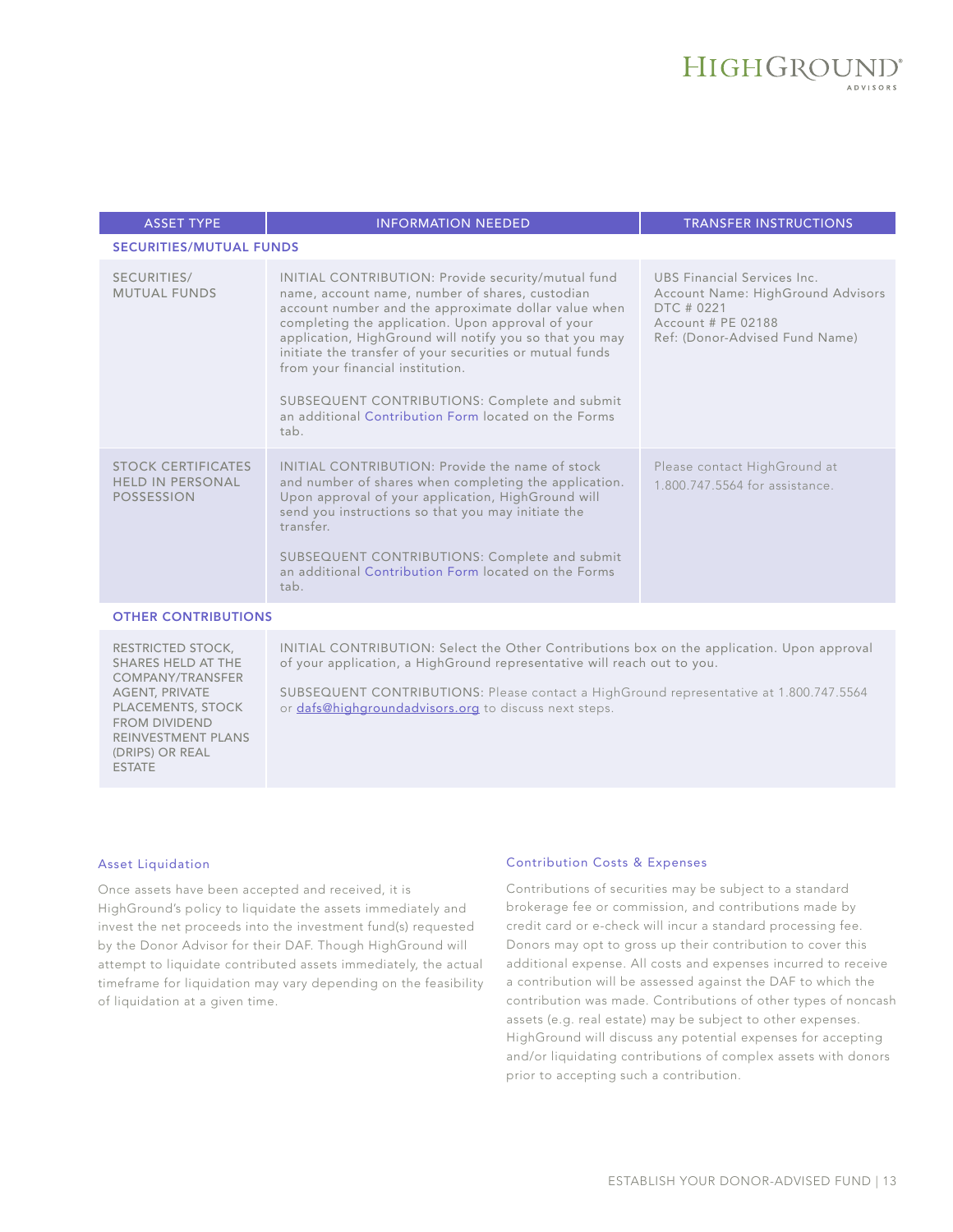## HIGHGROUND®

#### Additional Contributions to Your Donor-Advised Fund

After making an initial contribution to open a DAF, additional contributions can be made at any time with a minimum amount of \$1,000.00. Additional contributions will be invested according to the DAF's current investment selections, unless the Donor Advisor instructs otherwise.

#### Third-Party Contributions (friends of)

In addition to Donor Advisors, friends and family can make contributions to your DAF for birthdays, anniversaries and memorials. A minimum contribution of \$25.00 is required. In this case, HighGround requests that notice of a contribution be provided in advance to ensure proper and timely processing of the contribution. Third-party contributions can be made online at [highgroundadvisors.org/make-a-third-party-contribution.](https://www.highgroundadvisors.org/make-a-third-party-contribution)

*Note: Third-party contributors have no advisory privileges with respect to their contributions and may not recommend investment allocations or grants.*

#### Approval & Confirmation of Contributions

Following review and acceptance of contributions, HighGround Advisors will provide written confirmation of each contribution to the contributor and Primary Donor Advisor. The information contained on the confirmation will include the date the contribution was made and a description of the asset or security name. For gifts of cash, the amount of the contribution will be included in the acknowledgment.

#### Contributions Rejected or Disallowed

HighGround Advisors reserves the right to reject any contribution. Should HighGround determine these assets are unacceptable, they will be returned to the Donor Advisor.

#### Income Tax Considerations & Tax Forms

HighGround does not provide legal or tax advice to individuals, including Donor Advisors, but will provide more general information to assist the donor in decision-making, such as requirements for a gift to be tax-deductible, charitable deduction limits based on the donor's adjusted gross income, tax forms that may be required, the Internal Revenue Service (IRS) requirements for a qualified appraisal, and other pertinent information, such as projected tax implications of the gift being considered.

Please keep in mind the following general tax considerations:

- Donor Advisors who contribute appreciated assets held for more than a year generate a larger tax benefit than when contributing those assets held for a shorter period of time.
- Certain noncash assets being contributed require that you obtain an appraisal by a qualified appraiser.
- Once assets are contributed to a donor-advised fund, any subsequent income or capital gains generated by those assets belong to the DAF and therefore do not qualify as a deductible contribution for you.

HighGround suggests that you visit with your accountant or tax advisor to receive specific information on assets being contributed to a donor-advised fund.

The IRS has certain requirements regarding the assets being contributed to a donor-advised fund. The table below summarizes the contribution valuation provided by HighGround and other high-level requirements for assets that are used to fund a donor-advised fund.

| <b>ASSET TYPE</b>                                                        | <b>CONTRIBUTION (GIFT) VALUATION</b>                                                               | <b>DONOR ACTION</b>                         |
|--------------------------------------------------------------------------|----------------------------------------------------------------------------------------------------|---------------------------------------------|
| CASH                                                                     | Amount of cash contributed                                                                         | Claim amount of cash contribution<br>(qift) |
| PUBLICLY TRADED SECURITIES                                               | Number of shares, market value based<br>on average high and low trading prices<br>on date received | Complete Form 8283 and file with IRS        |
| <b>MUTUAL FUNDS</b>                                                      | Closing price on the day the<br>contribution was received                                          | Complete Form 8283 and file with IRS        |
| CLOSELY-HELD STOCK, REAL<br>ESTATE, MINERAL INTERESTS,<br>LIFE INSURANCE | No valuation given                                                                                 | Consult with a Tax Advisor                  |

CONTRIBUTION (GIFT) ACKNOWLEDGMENT SUMMARY\*

*\* Contribution (gift) acknowledgements should be read carefully and errors reported immediately to HighGround Advisors*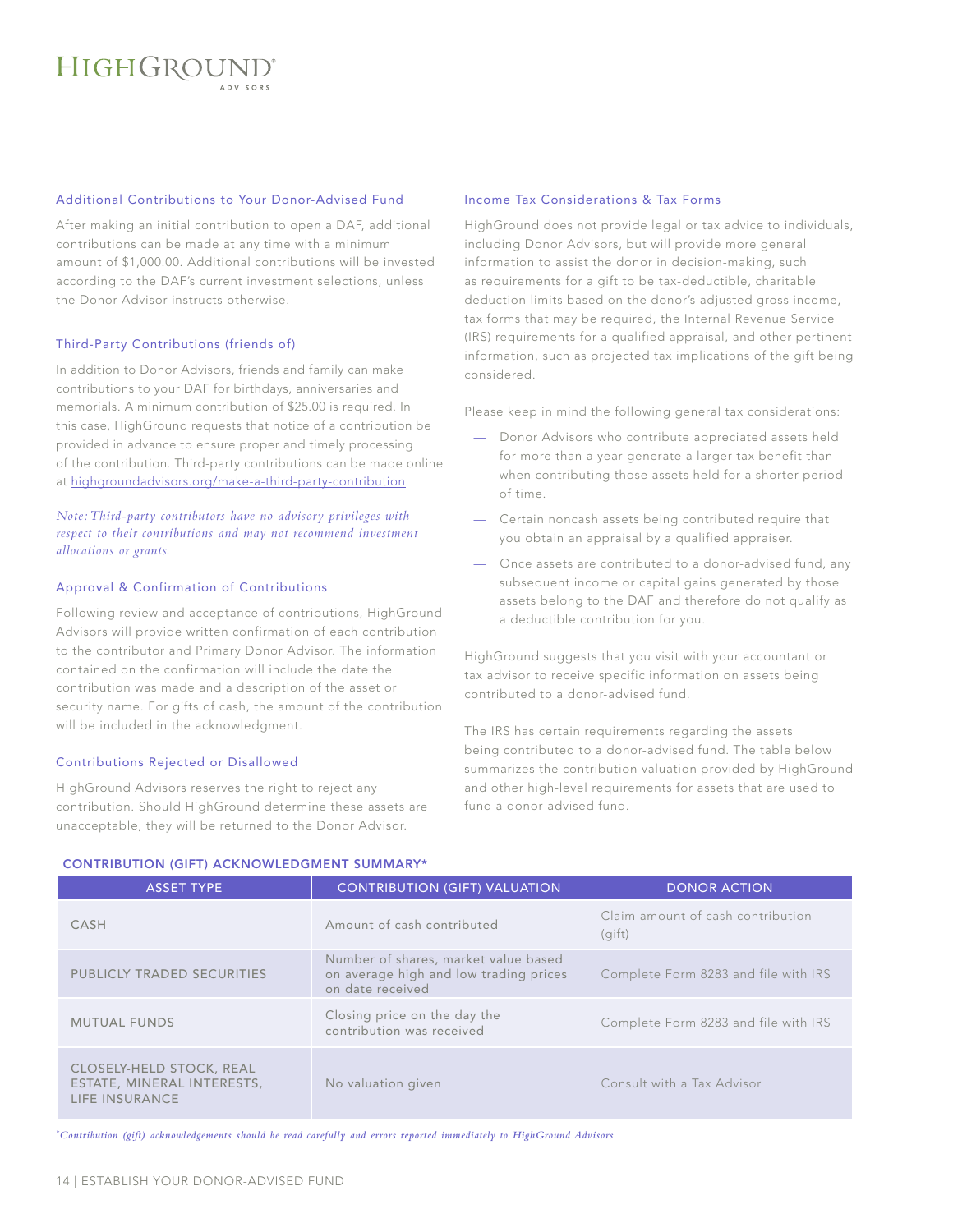*"I've known about HighGround Advisors for years, but it wasn't until recently that I realized they could facilitate a gift that would allow my family to use our blessings to fund our charitable giving throughout retirement. Since establishing our donoradvised fund, HighGround has managed to exceed my expectations with every facet of service. Their values, responsiveness and level of personalization have provided the perfect, tailor-made solution for our family."*

> MIKE WILLIAMS Retired President & Founding CEO Community Hospital Corporation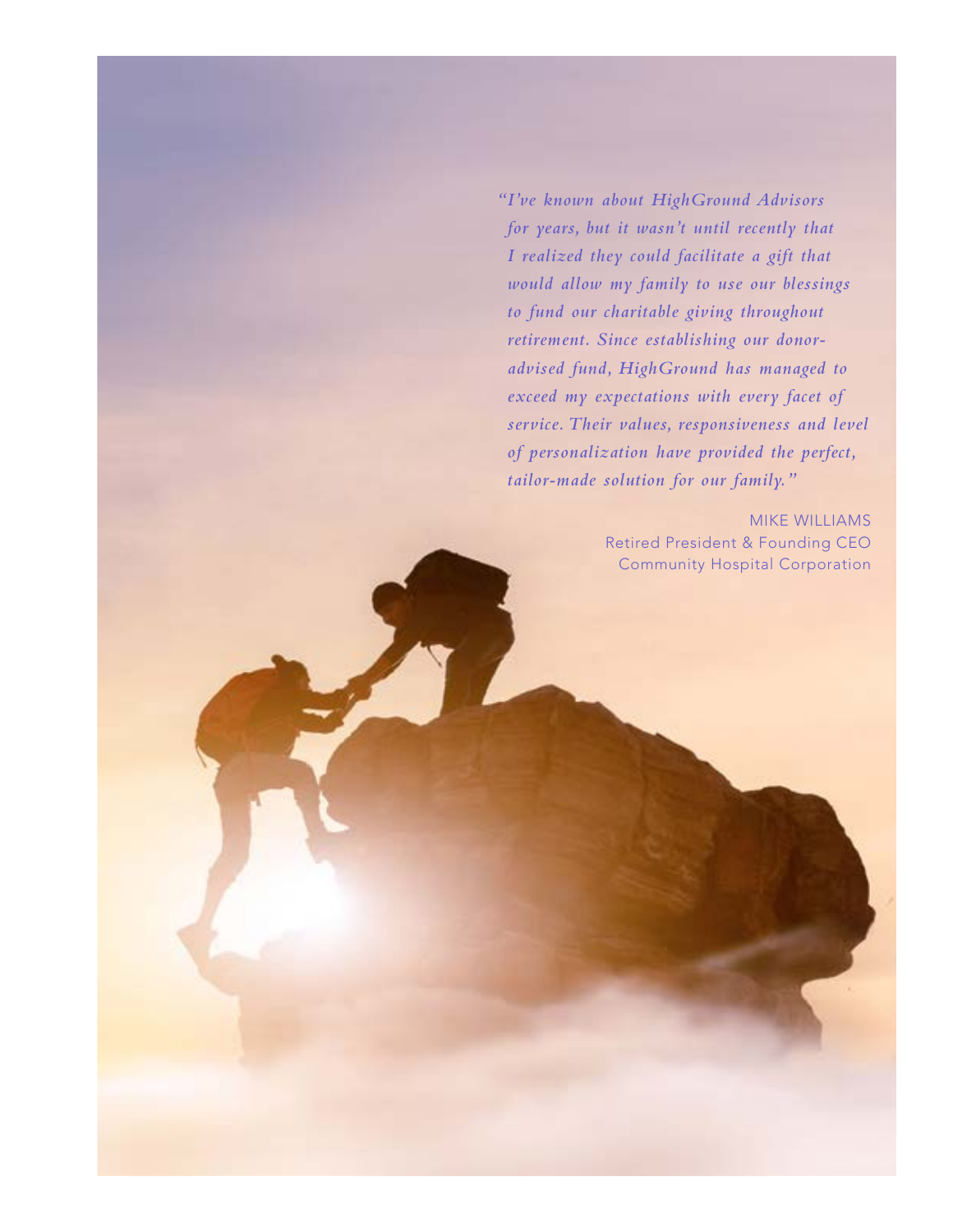#### INVESTMENT FUND OPTIONS

HighGround Advisors offers five professionally managed, proprietary investment options for donor-advised funds. You may choose up to two investment funds that align with your risk tolerance and expected giving time horizon, whether immediate or long-term. The percentages allocated to these two investment options must add to 100%. Actual asset allocation may vary from your current asset allocation due to market fluctuations and account activity.

Each investment fund's market value will be calculated daily and uploaded into your online DAF dashboard. Additionally, daily trading for each of these investment funds will be performed to invest contributions and to ensure sufficient dollars are available to fund grant requests. At the close of business each day, uninvested cash balances will be swept into the HighGround Enhanced Cash Fund. However, these funds are always accessible when you request a longer-term investment option.

| <b>INVESTMENT FUND OPTIONS</b> | <b>APPROXIMATE</b>      | <b>EXPECTED GIVING</b> | <b>EXPENSE</b> |
|--------------------------------|-------------------------|------------------------|----------------|
| AS OF JANUARY 1, 2022          | <b>ASSET ALLOCATION</b> | <b>TIME HORIZON</b>    | <b>RATIO</b>   |
| HIGHGROUND ENHANCED CASH FUND  | 100% Cash               | $<$ 2 YFARS            | $0.38\%$       |

The HighGround Enhanced Cash Fund provides diversified investment exposure to U.S. investment grade money market and short to medium-term fixed income securities, including U.S. Treasury, mortgage, corporate and municipal bonds. The Fund is managed as a fund-of-funds and seeks to earn current yields in excess of money market rates, while also providing preservation of principal, daily liquidity and a constant net asset value. The Fund is constructed by combining a prime money market portfolio and a high quality, higher yielding, low duration fixed income portfolio. The fixed income portfolio has credit quality, duration and sector exposures similar to the ICE BofAML Corporate & Government 1-3 Year Index. This investment option is used within donor-advised funds for individuals with a grant-making time horizon of two years or less.

|  | <b>HIGHGROUND CONSERVATIVE FUND</b> | 20% Growth, 50% Fixed, 30% Cash | $1 - 5$ YEARS | 0.47% |
|--|-------------------------------------|---------------------------------|---------------|-------|
|--|-------------------------------------|---------------------------------|---------------|-------|

This Fund seeks to employ a diversified, multi-asset class strategy with a risk and return profile that aligns with a short-term grantmaking time horizon of five years or less. The Fund's investments typically include U.S. domestic equities, U.S. domestic fixed income and cash. The Fund will generally have the following key strategic attributes:

— Significant allocation to precautionary investments expected to protect against macroeconomic shocks of inflation and deflation

- Small allocation to equity, which acts as the Fund's main growth driver
- Broad diversification by asset class, geography and sector
- Daily liquidity to fund charitable grants

| <b>HIGHGROUND BALANCED FUND</b> | 50% Growth, 40% Fixed, 10% Cash | $5 - 10$ YEARS | 0.52% |
|---------------------------------|---------------------------------|----------------|-------|
|---------------------------------|---------------------------------|----------------|-------|

This Fund seeks to employ a globally diversified, multi-asset class strategy with a risk and return profile that aligns with a grantmaking time horizon of five to ten years. The Fund's investments typically will include a balanced portfolio of U.S. domestic and international equities, U.S. domestic fixed income, and cash. The Fund will generally have the following key attributes:

— Allocation to equity, which acts as the Fund's main growth driver

- Allocation to precautionary investments expected to protect against macroeconomic shocks of inflation and deflation
- Broad diversification by asset class, geography and sector

— Daily liquidity to fund charitable grants

| <b>HIGHGROUND GROWTH FUND</b> | 170% Growth, 25% Fixed, 5% Cash | $>10$ YEARS | 0.76% |
|-------------------------------|---------------------------------|-------------|-------|
|-------------------------------|---------------------------------|-------------|-------|

The Fund seeks to employ a globally diversified, multi-asset class strategy with a risk and return profile that aligns with a grant making time horizon of more than 10 years. The Fund's investments typically include U.S. domestic and international equities, U.S. domestic and global fixed income and cash. The Fund will generally have the following key strategic attributes:

— Significant allocation to equity which acts as the Fund's main growth driver

- Precautionary investments expected to protect against macroeconomic shocks of inflation and deflation
- Broad diversification by asset class, geography and sector
- Daily liquidity to fund charitable grants

| <b>HIGHGROUND KEYSTONE FUND</b> | 64% Growth, 25% Fixed, 10% Real, 1% Cash $\rightarrow$ 10+ YEARS |  | 0.83% |
|---------------------------------|------------------------------------------------------------------|--|-------|
|---------------------------------|------------------------------------------------------------------|--|-------|

The HighGround Keystone Fund provides a globally diversified, multi-asset class strategy with no exposure to private or alternative investments and is the optimal choice for Donor Advisors who wish to provide an endowment feature within their donor-advised fund. The Fund has a risk and return profile that aligns with the perpetual investment horizon and long-term objectives of endowment assets and is managed as a fund-of-funds using HighGround's public equity and fixed income investment funds.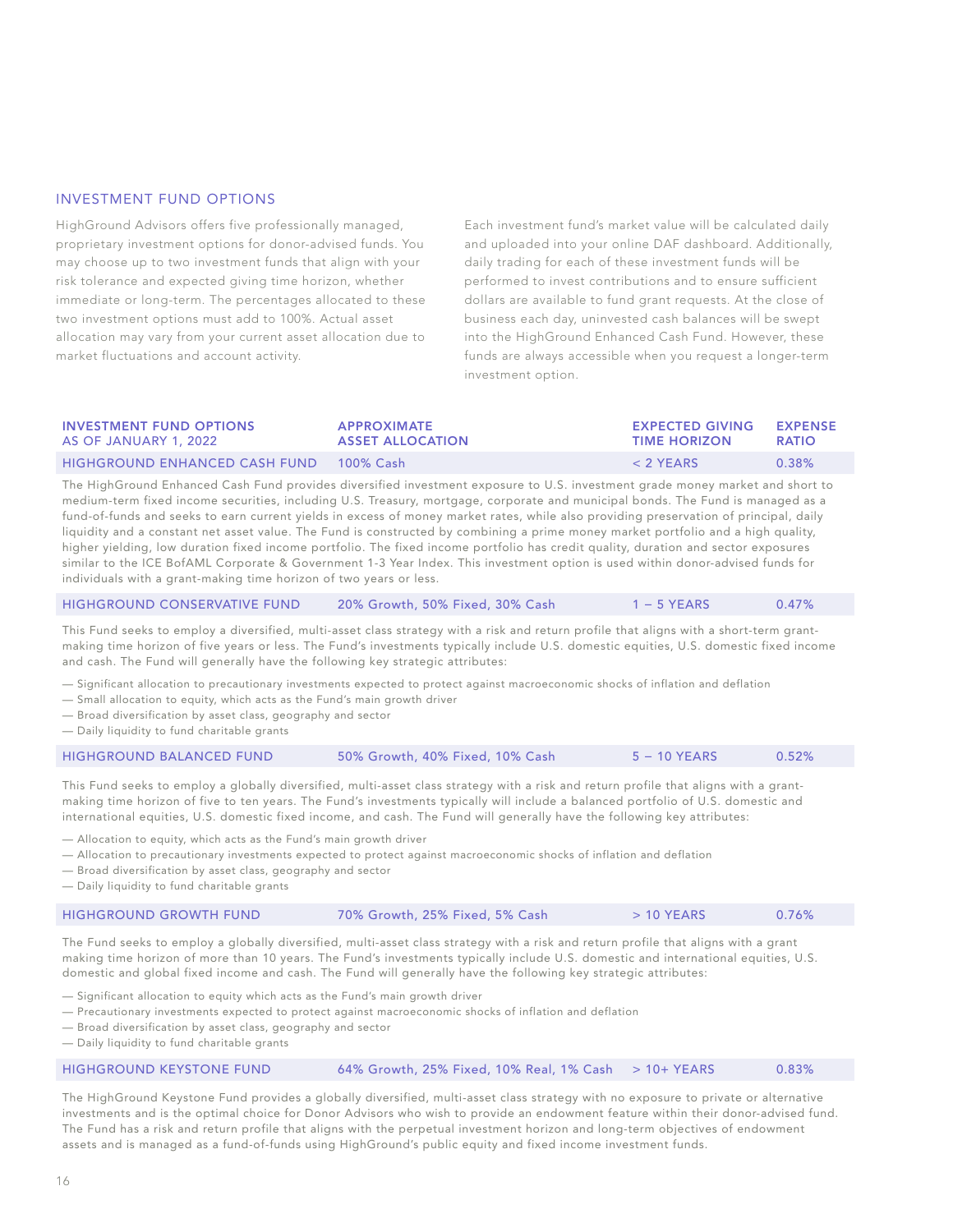

#### ACKNOWLEDGMENT & SUBMISSION

To complete the application, you'll be asked to read and acknowledge the following:

- That you have read the HighGround Advisors Donor-Advised Fund Program Guide and agree to the terms described therein
- That the information you have provided is accurate and complete
- That you understand and agree that any contributions, once accepted by HighGround, represent an irrevocable contribution and are non-refundable
- That you agree that you will promptly notify HighGround in writing of any changes pertaining to this application

#### Fund Review & Acceptance Policy

Once a donor-advised fund application is submitted, an internal HighGround team will review for approval. Generally, this process will be completed within one business day.

Once your application is approved, it must be signed by the Donor Advisor(s) electronically. A PDF of your final application can be found on your online DAF dashboard under the My Profile tab and Fund Documents.

#### *Can you rebalance your selected investment funds?*

Yes, if you choose to allocate your contributions into two investment funds, you will have the opportunity to rebalance your donor-advised fund when you wish to do so. Rebalancing your DAF will ensure that your preferred asset allocations are maintained. We recommend rebalancing after contributions are made, when grant recommendations have been issued and when administrative fees have been deducted.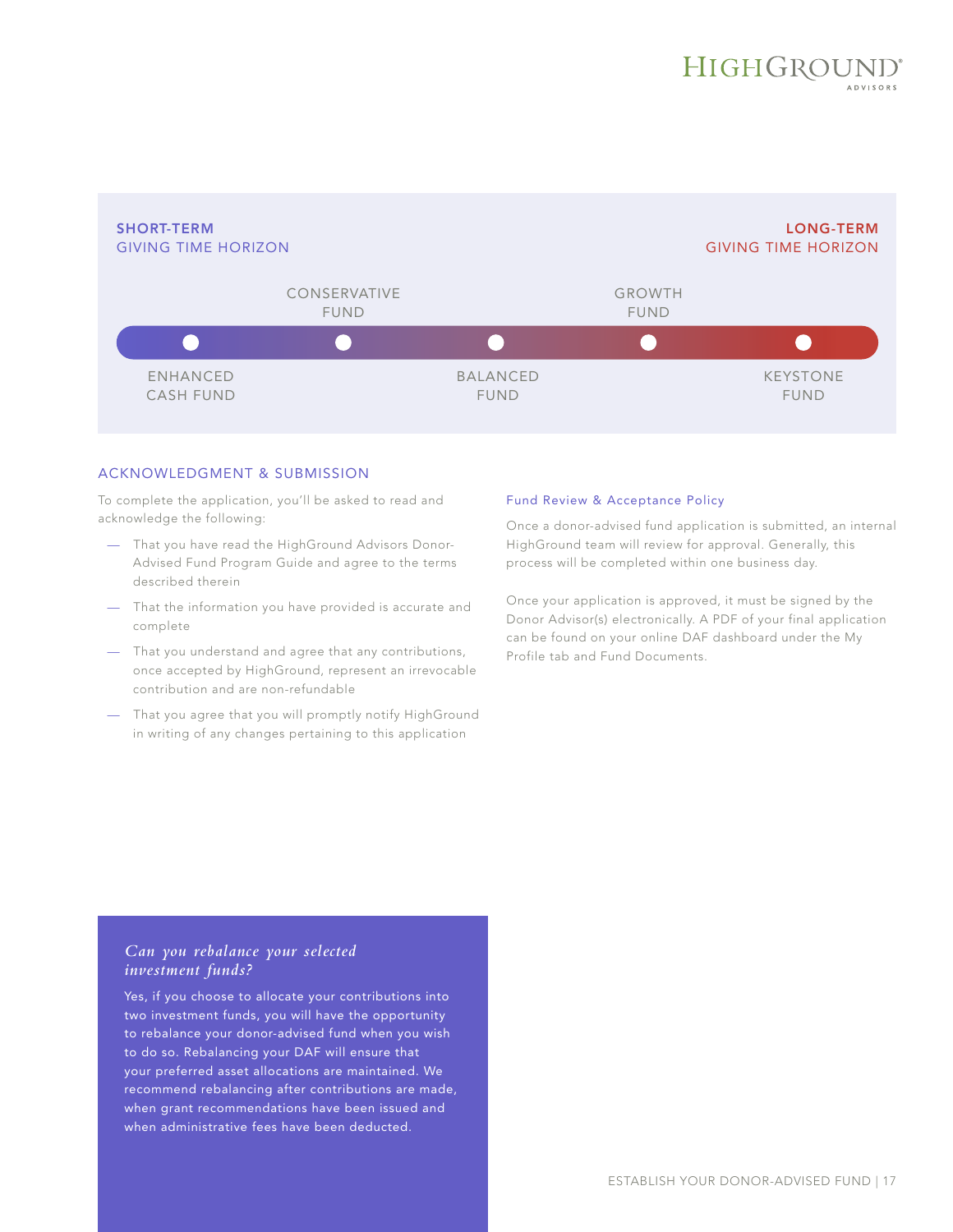#### FEES & EXPENSES

#### ADMINISTRATIVE FEE

HighGround incurs administrative expenses to cover online donor services, personal consultation, compliance, general grant support and gift and grant processing associated with operating a DAF program.

Administrative fees will be calculated based on the market value of the fund as of the last business day of each month and deducted from each DAF on the first business day of the following month.

#### INVESTMENT EXPENSES

Each investment fund option bears the cost of investment management, which is deducted directly from the daily net asset value of the investment fund. These costs are expressed as an expense ratio. Expense ratios are subject to change due to market fluctuations and changes in asset levels. The expense ratio for each investment fund option will be published quarterly, and the most current expense ratio is included below.

#### DONOR-ADVISED FUND ADMINISTRATION FEE (AS OF AUG 1, 2019):

| First                       | \$1,000,000 | 0.60%           |  |
|-----------------------------|-------------|-----------------|--|
| <b>Next</b>                 | \$1,000,000 | 0.40%           |  |
| Next                        | \$3,000,000 | 0.30%           |  |
|                             | Thereafter  | fees negotiable |  |
| Minimum fee: \$300 per year |             |                 |  |

#### INVESTMENT FUND EXPENSE RATIOS (AS OF JANUARY 1, 2022)

| <b>HIGHGROUND ENHANCED CASH FUND</b> | 0.38% |
|--------------------------------------|-------|
| <b>HIGHGROUND CONSERVATIVE FUND</b>  | 0.47% |
| <b>HIGHGROUND BALANCED FUND</b>      | 0.52% |
| HIGHGROUND GROWTH FUND               | 0.76% |
| <b>HIGHGROUND KEYSTONE FUND</b>      | 0.83% |

ADMINISTRATION FEE (DEDUCTED FROM YOUR DAF)

INVESTMENT EXPENSES (DEDUCTED FROM EACH INVESTMENT FUND'S NAV)

= TOTAL ANNUAL COST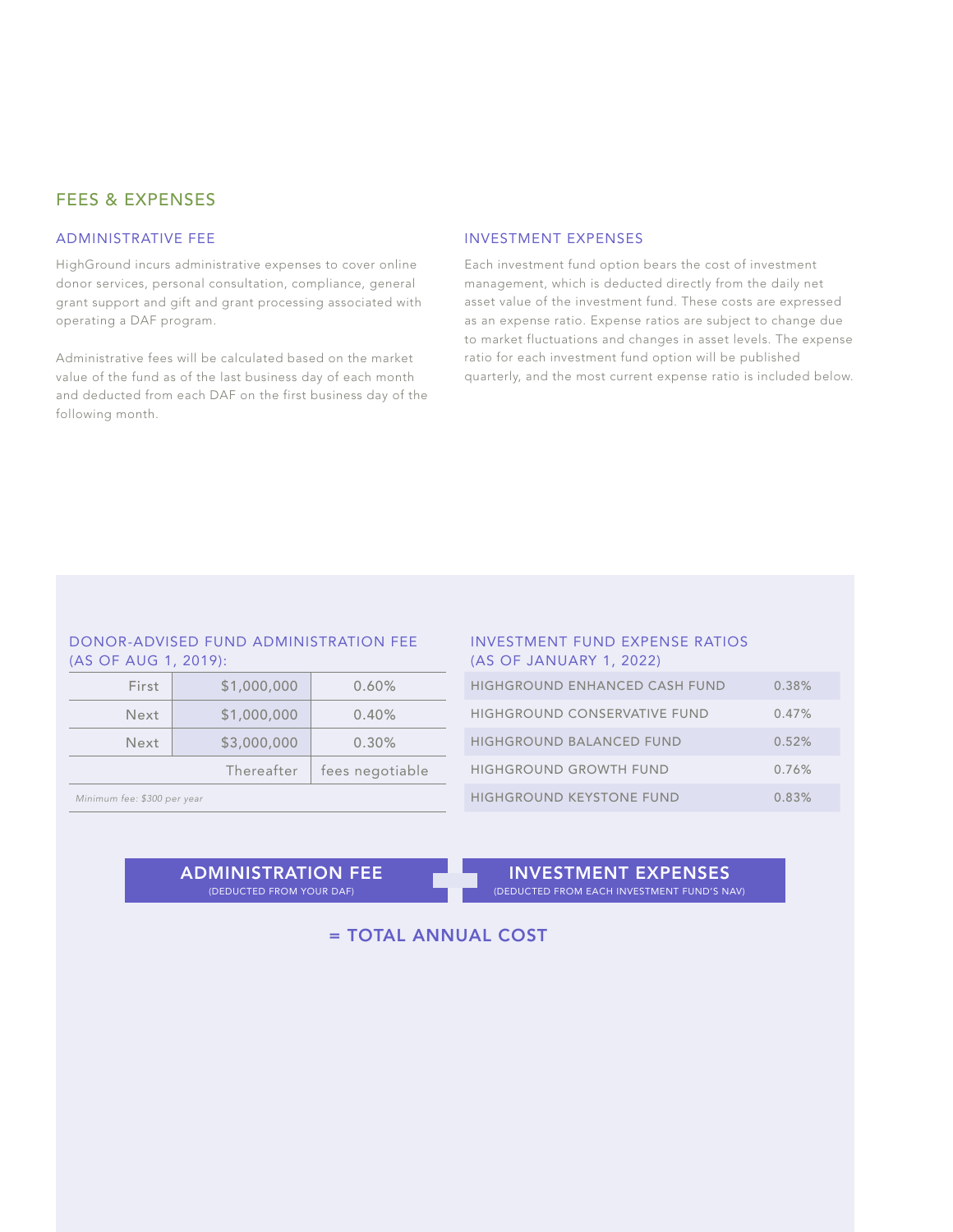#### GRANT RECOMMENDATIONS

Donor Advisors and any authorized Interested Parties may recommend how funds are to be granted to IRS-recognized 501(c)(3) charities from the online DAF dashboard. Any grant recommendation made must equal \$100.00 or more to any one charity. To assist with identifying IRS-recognized charities, all current HighGround clients have been pre-populated within the Organization Name field under the Make A Grant tab on the DAF dashboard. Donor Advisors and Interested Parties may also search the GuideStar database, which offers the most complete, up-to-date nonprofit data available. A direct link to GuideStar appears in the Organization Name field once the beginning of a charity name has been entered.

All grant recommendations will be subject to HighGround's grant review and approval policy. This process ensures that all grants are made in accordance with IRS guidelines for grants from donor-advised funds and, further, that they align with HighGround's mission and purpose. Grant recommendations to organizations whose activities or tax-exempt purposes are inconsistent with HighGround's governing documents will not be approved.

Typically, grant recommendations will be reviewed and distributed within one to two business days, assuming all requirements are met. Any exceptions or questions that arise from the review will be resolved prior to the grant being approved and processed. If two investment options are chosen, please keep in mind that grant recommendations will come from the investment fund with the shortest expected giving time horizon first.

#### *Can I transfer money I have in a DAF with a different sponsoring organization to a DAF with HighGround?*

Yes. While it is ultimately up to the sponsoring organization of your existing donor-advised fund, in most cases, you can transfer all or a portion of your funds to HighGround. If you would like to do so, please call our Client Partner Communications Specialist, Katie Warren, at 214.978.3303, and she will walk you through the simple process.

*Note: Since you received a tax deduction when you originally made the contribution to your existing DAF, you will not receive another after the transfer.*

#### GRANT PURPOSE RESTRICTIONS

The Pension Protection Act of 2006 deems the following purposes impermissible:

- Enforceable Pledges—Grants cannot be used to satisfy a legally binding pledge.
- Salary or Tuition—Grants cannot be used for individual scholarships or to pay private school or college tuition.
- Contributions to Individuals—Grants to individuals are not allowed. Grants must go to a qualified 501(c)(3) charity.
- Quid Pro Quo Benefits—Donors may not receive personal benefit (including goods and services) from grants.
- Bifurcated Grants—Grants cannot be used to pay any portion of a donation split into tax deductible and non-tax deductible portions.

#### COMMUNICATION FOR APPROVED GRANTS

Grant distributions are typically made on HighGround-branded checks and are accompanied with a letter that contains certain information about the Donor Advisor who recommended the grant. The online DAF dashboard provides Donor Advisors with the ability to choose whether they would like their contact information released to the selected charity or if they wish to remain anonymous. The contact information provided to the charity will include the Donor Advisor's name, the DAF name (i.e. "The Smith Family Fund") and an address, unless specified differently within the Notes section of the grant recommendation.

HighGround recognizes that many Donor Advisors may regularly communicate with charities supported by their DAF. However, Donor Advisors are not to:

- Attempt to modify the purpose of a grant after it has been distributed from a DAF;
- Attempt to exert control over the grants made from a DAF; or
- Attempt to divert the grant to an improper purpose.

Each time a grant recommendation is approved and distributed or rejected, the Donor Advisor will be notified.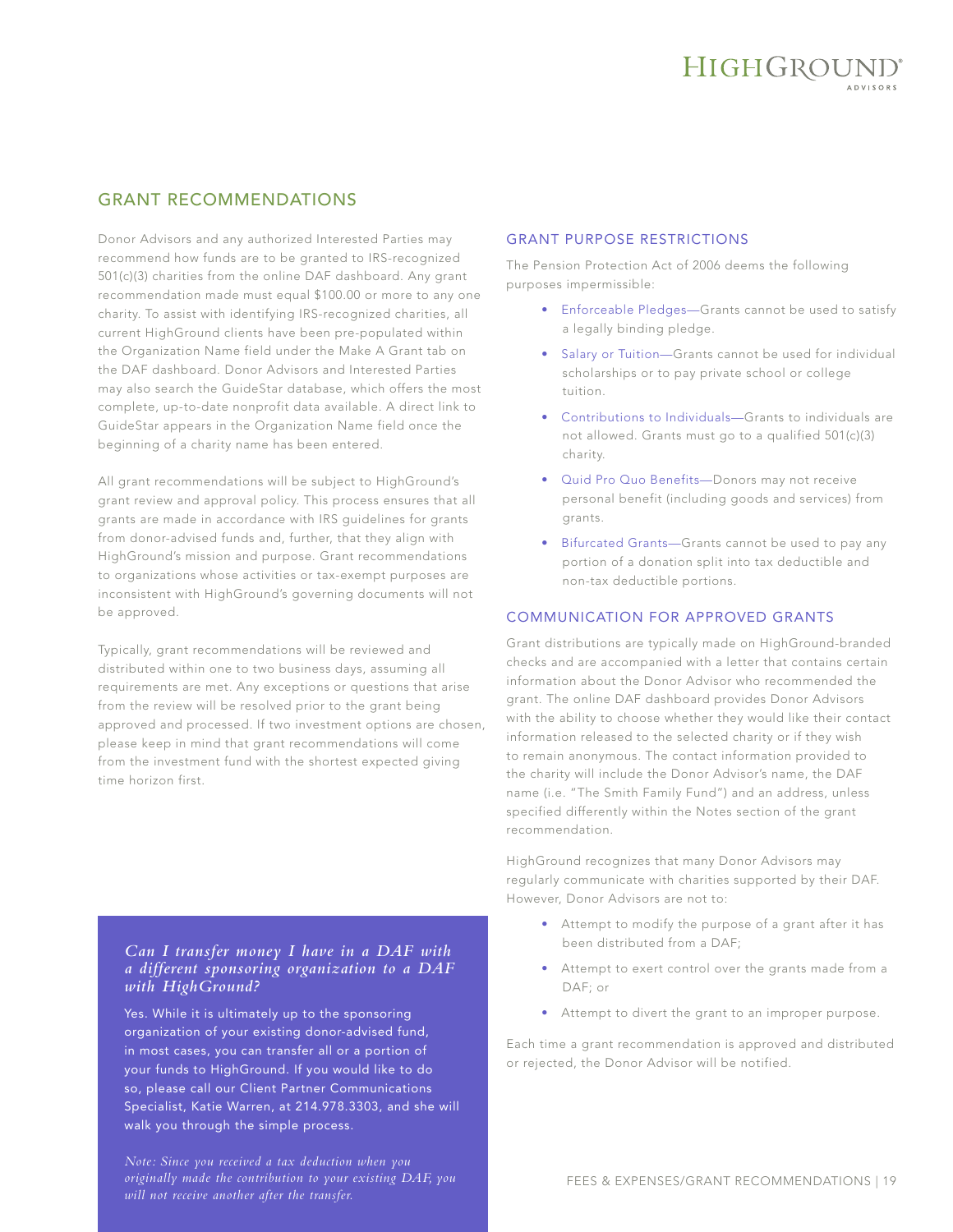#### ADDITIONAL TERMS & GUIDANCE

- **ONLINE DASHBOARD:** Donor Advisors and Interested Parties can manage their DAFs online, whether initiating contributions, selecting investment funds or recommending grants. Additional DAF information is available on the online dashboard such as:
	- Email correspondence and change forms
	- Letters acknowledging DAF contributions and charity grant notification letters
	- Grant recommendation history
	- Quarterly statements which show changes in the DAF's value, the asset allocation and other details related to the DAF's investments
	- Annual statements which summarize contributions, grants made during a calendar year and the ending market values of the investments held
- DAF STATEMENTS: Your DAF statements will be generated and made available electronically on the online DAF dashboard within three to five business days after the close of each calendar quarter and calendar year. For any special requests regarding donor-advised fund statements please call 1.800.747.5564 or email [dafs@highgroundadvisors.org.](mailto:dafs@highgroundadvisors.org) Statements include:
	- DAF balance
	- Changes in DAF value
	- List of holdings with current market values
	- DAF activity, including transaction detail for contributions, grant distributions and investment funds
- DAFS WITH NO ACTIVITY: After a period of four years, if a DAF has no activity, HighGround will attempt to contact the Donor Advisors to inquire about their intentions regarding the DAF. Should contact attempts fail, HighGround reserves the right to take the following actions:
	- Inactive DAFs with balances of \$10,000 or less— HighGround will enact the last known succession strategy on file for this DAF. If this plan does not direct grants to a qualified public charity or charities, the funds will be distributed in accordance with the last giving recommendation.
	- Inactive DAFs with balances of \$10,000 or more—
		- HighGround will issue a grant in the amount equal to 5% of the DAF balance to the last known grant recipient on file annually, unless the final succession strategy includes establishing an endowment account.

If an endowment account is named as the ultimate successor, then HighGround will proceed with the set-up of the endowment account on behalf of the Donor Advisor. The DAF will then be closed.

- CONFLICT OF TERMS: HighGround Advisors has taken care to ensure that all materials concerning the DAF Program displayed on the website, including the application, forms and the DAF Program Guide, contain consistent terms and information. In the event of any inconsistency between materials, HighGround reserves the right to make corrections.
- ERRORS & DISCREPANCIES: HighGround Advisors exercises care and due diligence in the administration of the Donor-Advised Fund Program. Donor Advisors are responsible for monitoring and reviewing information included on statements and other communications. Should a Donor Advisor discover any errors, omissions or other discrepancies relating to a fund, they are directed to contact HighGround Advisors at 1.800.747.5564 or [dafs@highgroundadvisors.org](mailto:dafs@highgroundadvisors.org) immediately after the communication containing the error is sent or made available. The absence of such notification, within 90 days, by a Donor Advisor indicates the agreement of all parties that all account activity and information is correct for all purposes.
- **GENERAL TERMS:** Donor-advised funds are subject to the terms and conditions of this Program Guide. HighGround Advisors reserves the right to modify these at any time without any notice.
- GOVERNING LAW: The HighGround Advisors Donor-Advised Fund Program Guide and any materials, forms or agreements executed by a DAF holder shall be governed by Texas law and federal tax law. This includes all contribution agreements, applications and instruction forms deemed to be entered in the State of Texas.

All contributions and investments are intended to be administered and managed in the State of Texas.

HighGround Advisors has contacted the 38 states and the District of Columbia that require registration or confirmation that HighGround is exempt from registration for solicitation of charitable contributions. All contributions received by HighGround Advisors are to be administered and managed in the State of Texas.

#### — GRANTS TO INTERNATIONAL NONPROFIT CAUSES:

HighGround Advisors will only approve grants to qualified organizations that are tax-exempt under U.S. law. At this time, HighGround is unable to approve grants to international nonprofit organizations. Grants are allowed to U.S.-based charities providing international services and programs.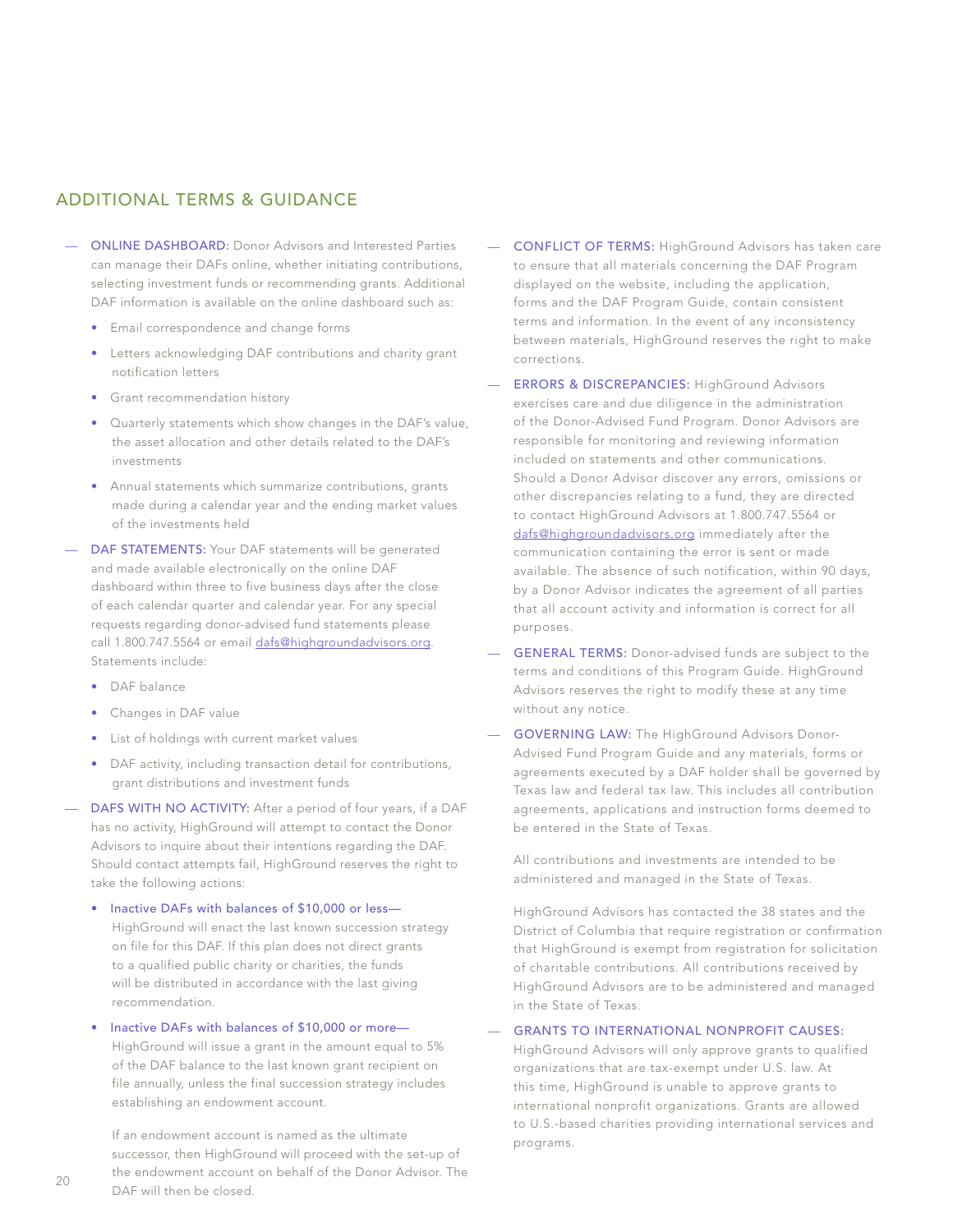LOW & ZERO BALANCE ACCOUNTS: On a quarterly basis, HighGround Advisors will review accounts that have a low and/or zero balance. If there has been no activity in a DAF in the form of contributions or grant recommendations for more than one year and the DAF has a balance of less than \$250.00, HighGround will attempt to contact Donor Advisors to inquire about their intentions regarding the DAF. Should contact attempts fail, HighGround reserves the right to close the DAF. HighGround will send a formal notification to the address on file for the DAF and then transfer any remaining balance to the HighGround Operating Fund prior to closing the account on the system.

- UNCASHED OR LOST GRANT CHECKS: If HighGround's records indicate that a grant check has not been deposited or cashed by the receiving organization within 90 days of the issue date, HighGround will attempt to contact the receiving charity to inquire about the status of the check. If appropriate, HighGround will initiate a stop-payment order on the check and forward a new check with a revised grant letter. If HighGround is unable to contact the receiving organization or is otherwise unable to find resolution for an uncashed check, HighGround will initiate a stop-payment order on the check and redeposit the amount into the fund.
- WEB ACCESS: HighGround Advisors offers secure online access for the Donor-Advised Fund Program. Use of the website may require you to provide certain personal details and other information. Prior to using the website, you will be asked to read and acknowledge our website [Terms & Conditions Policy](https://www.highgroundadvisors.org/terms-conditions). Donor Advisors and Interested Parties can manage their DAFs online, whether initiating contributions, selecting investment funds or recommending grants.
- WHISTLEBLOWER POLICY: HighGround employs a Code of Ethics Policy to ensure that its business practices reflect the organization's commitment to honesty, integrity and transparency. In keeping with this commitment, HighGround maintains an internal Whistleblower Policy to encourage and enable HighGround directors, officers and employees to raise concerns regarding suspected illegal or unethical conduct or practices or violations of HighGround's policies. Each HighGround director, officer and employee has the responsibility to report in good faith any concerns about actual or suspected violations of HighGround's policies or any federal, state, or local law or regulation governing HighGround's operations. All complaints regarding financial improprieties, accounting or audit matters, ethical violations or other similar illegal or improper practices may be submitted to HighGround's Compliance Officer.

#### *General HighGround Donor-Advised Fund Policies:*

- Contributions to donor-advised funds are irrevocable and non-refundable.
- Types of contributions accepted may vary and have different acceptance requirements.
- HighGround Advisors does not provide investment, legal or tax advice on donor-advised funds.
- All investment funds are professionally managed by HighGround Advisors. Past performance does not guarantee future results.
- HighGround will generally approve grant recommendations made to eligible 501(c)(3) organizations with charitable missions and purposes that are not inconsistent with our governing documents.
- HighGround retains final authority over the distribution of grants recommended and the time required to process such grant recommendations may vary.
- Successors will not have access to the donor-advised fund assets until the succession strategy is engaged.
- HighGround Advisors maintains exclusive legal control over assets contributed to a donor advised fund.

HighGround's Compliance Officer will initiate a prompt investigation of all complaints submitted and may enlist HighGround employees and/or outside legal, accounting or other advisors, as appropriate, to conduct an investigation. Upon completion of the investigation, the Compliance Officer will recommend appropriate corrective action to the President or to the applicable Committee if warranted by the investigation.